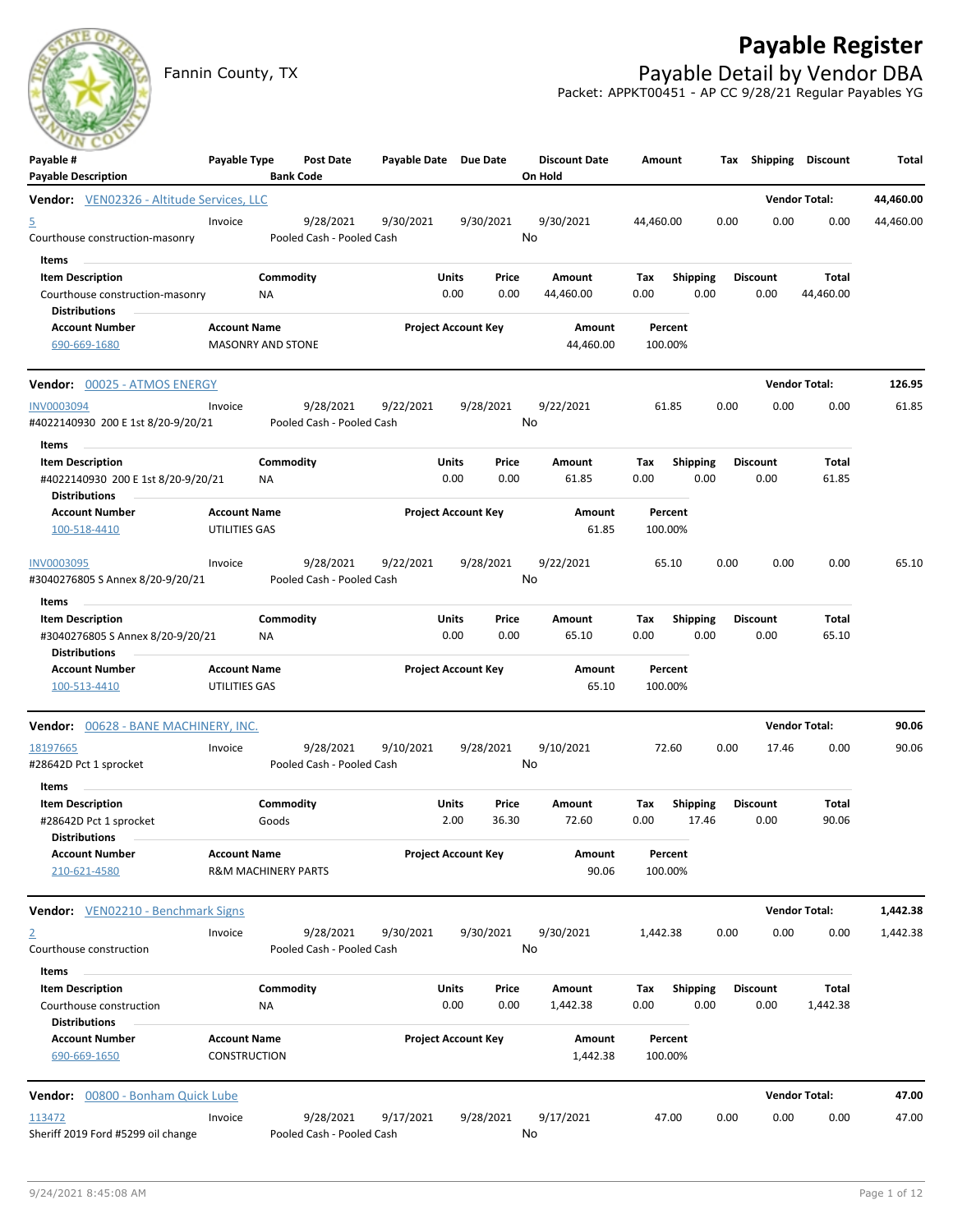| <b>Payable Register</b>                                    |                                                |                    |                           |                       |                            |                 |                                 |             |                         |      |                         | Packet: APPKT00451 - AP CC 9/28/21 Regular Payables YG |           |
|------------------------------------------------------------|------------------------------------------------|--------------------|---------------------------|-----------------------|----------------------------|-----------------|---------------------------------|-------------|-------------------------|------|-------------------------|--------------------------------------------------------|-----------|
| Payable #<br><b>Payable Description</b>                    | Payable Type                                   | <b>Bank Code</b>   | <b>Post Date</b>          | Payable Date Due Date |                            |                 | <b>Discount Date</b><br>On Hold | Amount      |                         |      |                         | Tax Shipping Discount                                  | Total     |
| Items<br><b>Item Description</b>                           |                                                | Commodity          |                           |                       | Units                      | Price           | Amount                          | Tax         | <b>Shipping</b>         |      | <b>Discount</b>         | Total                                                  |           |
| Sheriff 2019 Ford #5299 oil change<br><b>Distributions</b> |                                                | NA                 |                           |                       | 0.00                       | 0.00            | 47.00                           | 0.00        | 0.00                    |      | 0.00                    | 47.00                                                  |           |
| <b>Account Number</b>                                      | <b>Account Name</b>                            |                    |                           |                       | <b>Project Account Key</b> |                 | Amount                          |             | Percent                 |      |                         |                                                        |           |
| 100-560-4540                                               | R & M AUTOMOBILES                              |                    |                           |                       |                            |                 | 47.00                           |             | 100.00%                 |      |                         |                                                        |           |
| Vendor: 00046 - BONHAM, CITY OF                            |                                                |                    |                           |                       |                            |                 |                                 |             |                         |      |                         | <b>Vendor Total:</b>                                   | 61,666.67 |
| <b>INV0003096</b>                                          | Invoice                                        |                    | 9/28/2021                 | 9/24/2021             |                            | 9/28/2021       | 9/24/2021                       | 61,666.67   |                         | 0.00 | 0.00                    | 0.00                                                   | 61,666.67 |
| Sept 2021 EMS service                                      |                                                |                    | Pooled Cash - Pooled Cash |                       |                            | No              |                                 |             |                         |      |                         |                                                        |           |
| Items                                                      |                                                |                    |                           |                       |                            |                 |                                 |             |                         |      |                         |                                                        |           |
| <b>Item Description</b>                                    |                                                | Commodity          |                           |                       | Units                      | Price           | Amount                          | Tax         | <b>Shipping</b>         |      | <b>Discount</b>         | Total                                                  |           |
| Sept 2021 EMS service                                      |                                                | ΝA                 |                           |                       | 0.00                       | 0.00            | 61,666.67                       | 0.00        | 0.00                    |      | 0.00                    | 61,666.67                                              |           |
| <b>Distributions</b><br><b>Account Number</b>              | <b>Account Name</b>                            |                    |                           |                       | <b>Project Account Key</b> |                 | Amount                          |             | Percent                 |      |                         |                                                        |           |
| 100-540-4170                                               | <b>EMS SERVICE</b>                             |                    |                           |                       |                            |                 | 61,666.67                       |             | 100.00%                 |      |                         |                                                        |           |
| <b>Vendor: 00296 - BRYAN &amp; BRYAN ASPHALT LLC</b>       |                                                |                    |                           |                       |                            |                 |                                 |             |                         |      |                         | <b>Vendor Total:</b>                                   | 14,490.00 |
| 9402556662                                                 | Invoice                                        |                    | 9/28/2021                 | 9/12/2021             |                            | 9/28/2021       | 9/12/2021                       | 14,490.00   |                         | 0.00 | 0.00                    | 0.00                                                   | 14,490.00 |
| Pct 4 Road oil                                             |                                                |                    | Pooled Cash - Pooled Cash |                       |                            | No              |                                 |             |                         |      |                         |                                                        |           |
| Items                                                      |                                                |                    |                           |                       |                            |                 |                                 |             |                         |      |                         |                                                        |           |
| <b>Item Description</b><br>Pct 4 Road oil                  |                                                | Commodity<br>Goods |                           |                       | Units<br>25.20             | Price<br>575.00 | Amount<br>14,490.00             | Tax<br>0.00 | <b>Shipping</b><br>0.00 |      | <b>Discount</b><br>0.00 | Total<br>14,490.00                                     |           |
| <b>Distributions</b>                                       |                                                |                    |                           |                       |                            |                 |                                 |             |                         |      |                         |                                                        |           |
| <b>Account Number</b><br>413-624-3440                      | <b>Account Name</b><br>R&B MAT. ASPHALT/RD OIL |                    |                           |                       | <b>Project Account Key</b> |                 | Amount<br>14,490.00             |             | Percent<br>100.00%      |      |                         |                                                        |           |
| <b>Vendor: 00527 - CAMPBELLSVILLE INDUSTRIES, INC</b>      |                                                |                    |                           |                       |                            |                 |                                 |             |                         |      |                         | <b>Vendor Total:</b>                                   | 76,720.50 |
| $\overline{a}$                                             | Invoice                                        |                    | 9/28/2021                 | 9/30/2021             |                            | 9/30/2021       | 9/30/2021                       | 76,720.50   |                         | 0.00 | 0.00                    | 0.00                                                   | 76,720.50 |
| Courthouse construction-retainage                          |                                                |                    | Pooled Cash - Pooled Cash |                       |                            | No              |                                 |             |                         |      |                         |                                                        |           |
| Items                                                      |                                                |                    |                           |                       |                            |                 |                                 |             |                         |      |                         |                                                        |           |
| <b>Item Description</b>                                    |                                                | Commodity          |                           |                       | Units                      | Price           | Amount                          | Tax         | <b>Shipping</b>         |      | <b>Discount</b>         | Total                                                  |           |
| Courthouse construction-retainage                          |                                                | NA                 |                           |                       | 0.00                       | 0.00            | 76,720.50                       | 0.00        | 0.00                    |      | 0.00                    | 76,720.50                                              |           |
| <b>Distributions</b>                                       |                                                |                    |                           |                       |                            |                 |                                 |             |                         |      |                         |                                                        |           |
| <b>Account Number</b>                                      | <b>Account Name</b>                            |                    |                           |                       | <b>Project Account Key</b> |                 | Amount                          |             | Percent                 |      |                         |                                                        |           |
| 690-669-1650                                               | <b>CONSTRUCTION</b>                            |                    |                           |                       |                            |                 | 76,720.50                       |             | 100.00%                 |      |                         |                                                        |           |
| Vendor: 00493 - CEC FACILITIES GROUP, LLC                  |                                                |                    |                           |                       |                            |                 |                                 |             |                         |      |                         | <b>Vendor Total:</b>                                   | 55,646.25 |
| E1936-22                                                   | Invoice                                        |                    | 9/28/2021                 | 9/30/2021             |                            | 9/30/2021       | 9/30/2021                       | 55,646.25   |                         | 0.00 | 0.00                    | 0.00                                                   | 55,646.25 |
| Courthouse construction                                    |                                                |                    | Pooled Cash - Pooled Cash |                       |                            | No              |                                 |             |                         |      |                         |                                                        |           |
| Items                                                      |                                                |                    |                           |                       |                            |                 |                                 |             |                         |      |                         |                                                        |           |
| <b>Item Description</b>                                    |                                                | Commodity          |                           |                       | Units                      | Price           | Amount                          | Tax         | Shipping                |      | <b>Discount</b>         | Total                                                  |           |
| Courthouse construction                                    |                                                | NA                 |                           |                       | 0.00                       | 0.00            | 55,646.25                       | 0.00        | 0.00                    |      | 0.00                    | 55,646.25                                              |           |
| <b>Distributions</b>                                       |                                                |                    |                           |                       |                            |                 |                                 |             |                         |      |                         |                                                        |           |
| <b>Account Number</b>                                      | <b>Account Name</b>                            |                    |                           |                       | <b>Project Account Key</b> |                 | Amount                          |             | Percent                 |      |                         |                                                        |           |
| 690-669-1650                                               | <b>CONSTRUCTION</b>                            |                    |                           |                       |                            |                 | 55,646.25                       |             | 100.00%                 |      |                         |                                                        |           |
| Vendor: VEN02089 - Cirro Energy                            |                                                |                    |                           |                       |                            |                 |                                 |             |                         |      |                         | <b>Vendor Total:</b>                                   | 456.48    |
| 328000743451                                               | Invoice                                        |                    | 9/28/2021                 | 9/10/2021             |                            | 9/28/2021       | 9/10/2021                       |             | 456.48                  | 0.00 | 0.00                    | 0.00                                                   | 456.48    |
| EMS Leonard electric 8/9-9/8/21                            |                                                |                    | Pooled Cash - Pooled Cash |                       |                            | No              |                                 |             |                         |      |                         |                                                        |           |
| Items<br><b>Item Description</b>                           |                                                | Commodity          |                           |                       | Units                      | Price           | Amount                          | Tax         | <b>Shipping</b>         |      | <b>Discount</b>         | Total                                                  |           |
| EMS Leonard electric 8/9-9/8/21                            |                                                | NA                 |                           |                       | 0.00                       | 0.00            | 456.48                          | 0.00        | 0.00                    |      | 0.00                    | 456.48                                                 |           |
| <b>Distributions</b>                                       |                                                |                    |                           |                       |                            |                 |                                 |             |                         |      |                         |                                                        |           |
| <b>Account Number</b>                                      | <b>Account Name</b>                            |                    |                           |                       | <b>Project Account Key</b> |                 | Amount                          |             | Percent                 |      |                         |                                                        |           |
| 100-540-4400                                               | UTILITIES ELECTRICITY                          |                    |                           |                       |                            |                 | 456.48                          |             | 100.00%                 |      |                         |                                                        |           |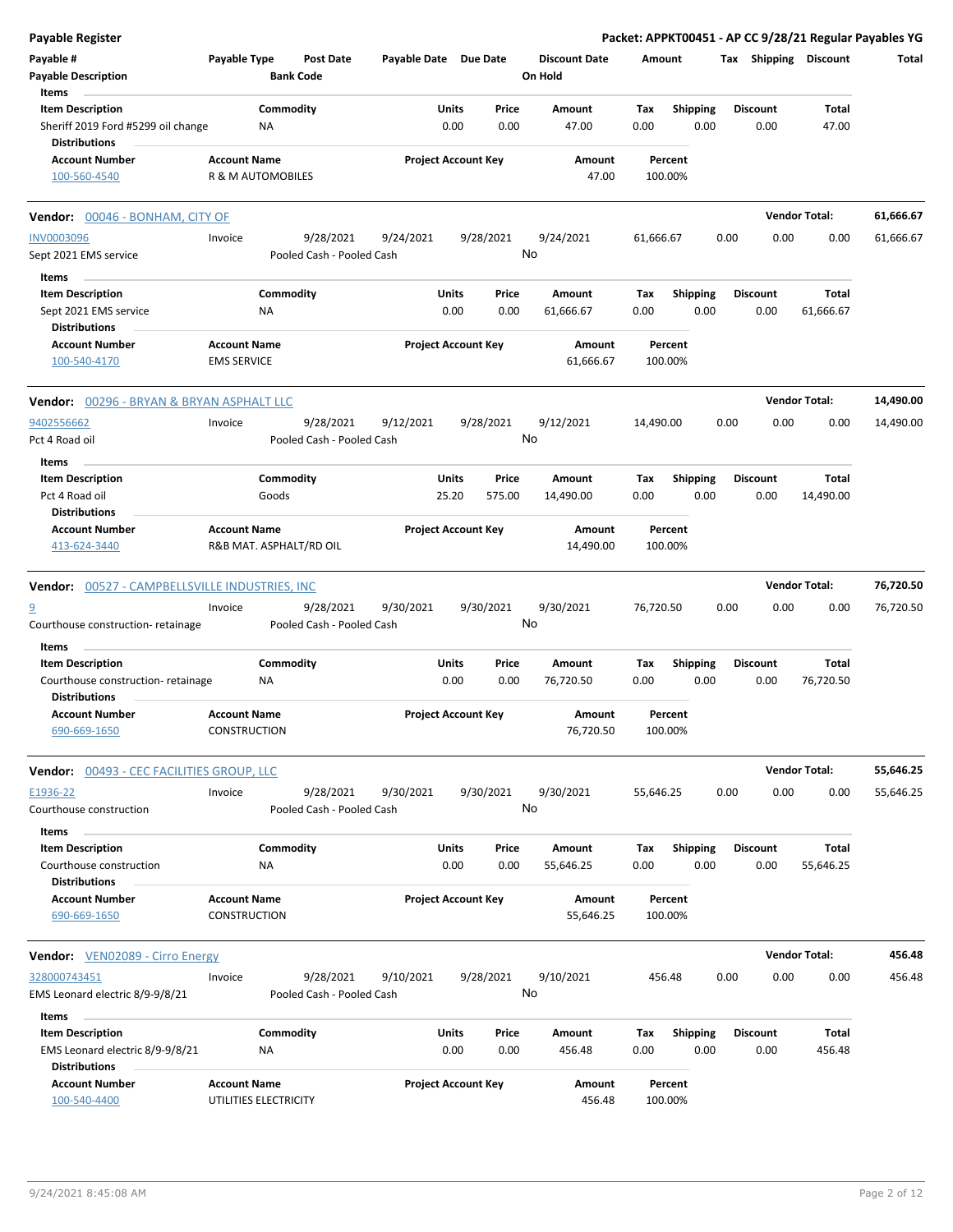| Payable Register                                                                           |                                                |                                        |                       |                            |               |                                 |                    |                         |      |                         |                       | Packet: APPKT00451 - AP CC 9/28/21 Regular Payables YG |
|--------------------------------------------------------------------------------------------|------------------------------------------------|----------------------------------------|-----------------------|----------------------------|---------------|---------------------------------|--------------------|-------------------------|------|-------------------------|-----------------------|--------------------------------------------------------|
| Payable #<br><b>Payable Description</b>                                                    | Payable Type                                   | <b>Post Date</b><br><b>Bank Code</b>   | Payable Date Due Date |                            |               | <b>Discount Date</b><br>On Hold | Amount             |                         |      | Tax Shipping Discount   |                       | Total                                                  |
| Vendor: 00163 - COOPER-SORRELLS FUNERAL HOME                                               |                                                |                                        |                       |                            |               |                                 |                    |                         |      |                         | <b>Vendor Total:</b>  | 776.25                                                 |
| C21-22<br>Telfor removal/pouch/transport                                                   | Invoice                                        | 9/28/2021<br>Pooled Cash - Pooled Cash | 9/17/2021             | 9/28/2021                  |               | 9/17/2021<br>No                 | 776.25             |                         | 0.00 | 0.00                    | 0.00                  | 776.25                                                 |
| Items<br><b>Item Description</b><br>Telfor removal/pouch/transport<br><b>Distributions</b> | Commodity<br>ΝA                                |                                        |                       | Units<br>0.00              | Price<br>0.00 | Amount<br>776.25                | Tax<br>0.00        | <b>Shipping</b><br>0.00 |      | <b>Discount</b><br>0.00 | Total<br>776.25       |                                                        |
| <b>Account Number</b><br>100-425-4660                                                      | <b>Account Name</b><br><b>AUTOPSIES</b>        |                                        |                       | <b>Project Account Key</b> |               | Amount<br>776.25                | Percent<br>100.00% |                         |      |                         |                       |                                                        |
| <b>Vendor:</b> 00236 - FUNCTION 4, LLC                                                     |                                                |                                        |                       |                            |               |                                 |                    |                         |      |                         | <b>Vendor Total:</b>  | 44.03                                                  |
| <b>INV889597</b><br>Copies Turner 8/27-9/26/21                                             | Invoice                                        | 9/28/2021<br>Pooled Cash - Pooled Cash | 9/21/2021             | 9/28/2021                  |               | 9/21/2021<br>No                 | 44.03              |                         | 0.00 | 0.00                    | 0.00                  | 44.03                                                  |
| Items<br><b>Item Description</b><br>Copies Turner 8/27-9/26/21<br><b>Distributions</b>     | Commodity<br>ΝA                                |                                        |                       | Units<br>0.00              | Price<br>0.00 | Amount<br>44.03                 | Tax<br>0.00        | <b>Shipping</b><br>0.00 |      | <b>Discount</b><br>0.00 | Total<br>44.03        |                                                        |
| <b>Account Number</b><br>100-510-3150                                                      | <b>Account Name</b><br><b>COPIER RENTAL</b>    |                                        |                       | <b>Project Account Key</b> |               | Amount<br>44.03                 | Percent<br>100.00% |                         |      |                         |                       |                                                        |
| Vendor: 00528 - GALLANT SERVICES, LLC                                                      |                                                |                                        |                       |                            |               |                                 |                    |                         |      |                         | <b>Vendor Total:</b>  | 147,915.00                                             |
| <u>8</u><br>Courthouse construction                                                        | Invoice                                        | 9/28/2021<br>Pooled Cash - Pooled Cash | 9/17/2021             | 9/28/2021                  |               | 9/17/2021<br>No                 | 147,915.00         |                         | 0.00 | 0.00                    | 0.00                  | 147,915.00                                             |
| Items<br><b>Item Description</b><br>Courthouse construction<br><b>Distributions</b>        | Commodity<br>NA                                |                                        |                       | Units<br>0.00              | Price<br>0.00 | Amount<br>147,915.00            | Tax<br>0.00        | <b>Shipping</b><br>0.00 |      | <b>Discount</b><br>0.00 | Total<br>147,915.00   |                                                        |
| <b>Account Number</b><br>690-669-1650                                                      | <b>Account Name</b><br><b>CONSTRUCTION</b>     |                                        |                       | <b>Project Account Key</b> |               | Amount<br>147,915.00            | Percent<br>100.00% |                         |      |                         |                       |                                                        |
| Vendor: 00126 - HERRINGTON PLUMBING                                                        |                                                |                                        |                       |                            |               |                                 |                    |                         |      |                         | <b>Vendor Total:</b>  | 45.00                                                  |
| <b>INV0003087</b><br>S. Annex unstop sewer<br>Items                                        | Invoice                                        | 9/28/2021<br>Pooled Cash - Pooled Cash | 9/16/2021             | 9/28/2021                  |               | 9/16/2021<br>No                 | 45.00              |                         | 0.00 | 0.00                    | 0.00                  | 45.00                                                  |
| <b>Item Description</b><br>S. Annex unstop sewer<br><b>Distributions</b>                   | Commodity<br>Service                           |                                        |                       | Units<br>0.00              | Price<br>0.00 | Amount<br>45.00                 | Tax<br>0.00        | Shipping<br>0.00        |      | <b>Discount</b><br>0.00 | <b>Total</b><br>45.00 |                                                        |
| <b>Account Number</b><br>100-513-4500                                                      | <b>Account Name</b><br><b>R&amp;M BUILDING</b> |                                        |                       | <b>Project Account Key</b> |               | Amount<br>45.00                 | Percent<br>100.00% |                         |      |                         |                       |                                                        |
| Vendor: VEN02091 - Joe R. Jones Construction Inc                                           |                                                |                                        |                       |                            |               |                                 |                    |                         |      |                         | <b>Vendor Total:</b>  | 106,415.13                                             |
| 20-083-12<br>Courthouse construction                                                       | Invoice                                        | 9/28/2021<br>Pooled Cash - Pooled Cash | 9/17/2021             | 9/28/2021                  |               | 9/17/2021<br>No                 | 106,415.13         |                         | 0.00 | 0.00                    | 0.00                  | 106,415.13                                             |
| Items<br><b>Item Description</b>                                                           | Commodity                                      |                                        |                       | Units                      | Price         | Amount                          | Tax                | <b>Shipping</b>         |      | <b>Discount</b>         | Total                 |                                                        |
| Courthouse construction<br><b>Distributions</b>                                            | ΝA                                             |                                        |                       | 0.00                       | 0.00          | 106,415.13                      | 0.00               | 0.00                    |      | 0.00                    | 106,415.13            |                                                        |
| <b>Account Number</b><br>690-669-1650                                                      | <b>Account Name</b><br>CONSTRUCTION            |                                        |                       | <b>Project Account Key</b> |               | Amount<br>106,415.13            | Percent<br>100.00% |                         |      |                         |                       |                                                        |
| <b>Vendor:</b> 00501 - LAFUENTE FRAMING, LLC                                               |                                                |                                        |                       |                            |               |                                 |                    |                         |      |                         | <b>Vendor Total:</b>  | 91,689.89                                              |
| 008<br>Courthouse construction                                                             | Invoice                                        | 9/28/2021<br>Pooled Cash - Pooled Cash | 9/20/2021             | 9/28/2021                  |               | 9/20/2021<br>No                 | 91,689.89          |                         | 0.00 | 0.00                    | 0.00                  | 91,689.89                                              |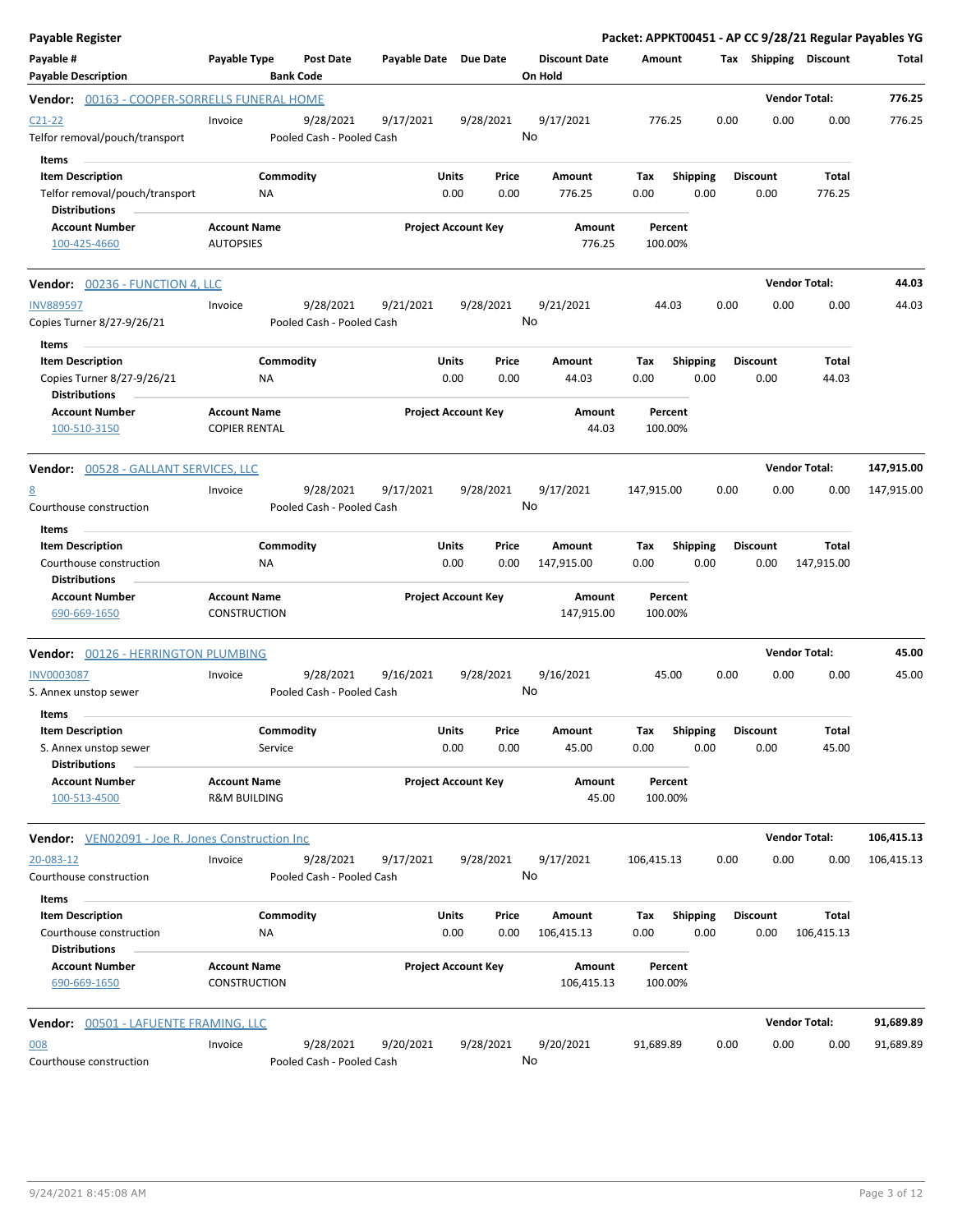| <b>Payable Register</b>                         |                     |                         |                           |                       |                            |           |                      |          |                    |      |                       | Packet: APPKT00451 - AP CC 9/28/21 Regular Payables YG |          |
|-------------------------------------------------|---------------------|-------------------------|---------------------------|-----------------------|----------------------------|-----------|----------------------|----------|--------------------|------|-----------------------|--------------------------------------------------------|----------|
| Payable #                                       | Payable Type        |                         | Post Date                 | Payable Date Due Date |                            |           | <b>Discount Date</b> | Amount   |                    |      | Tax Shipping Discount |                                                        | Total    |
| <b>Payable Description</b>                      |                     | <b>Bank Code</b>        |                           |                       |                            |           | On Hold              |          |                    |      |                       |                                                        |          |
| Items                                           |                     |                         |                           |                       |                            |           |                      |          |                    |      |                       |                                                        |          |
| <b>Item Description</b>                         |                     | Commodity               |                           |                       | Units                      | Price     | Amount               | Tax      | <b>Shipping</b>    |      | <b>Discount</b>       | Total                                                  |          |
| Courthouse construction<br><b>Distributions</b> |                     | <b>NA</b>               |                           |                       | 0.00                       | 0.00      | 91,689.89            | 0.00     | 0.00               |      | 0.00                  | 91,689.89                                              |          |
| <b>Account Number</b>                           | <b>Account Name</b> |                         |                           |                       | <b>Project Account Key</b> |           | Amount               |          | Percent            |      |                       |                                                        |          |
| 690-669-1650                                    | <b>CONSTRUCTION</b> |                         |                           |                       |                            |           | 91,689.89            |          | 100.00%            |      |                       |                                                        |          |
| Vendor: 00006 - PARKER TIRE                     |                     |                         |                           |                       |                            |           |                      |          |                    |      |                       | <b>Vendor Total:</b>                                   | 100.00   |
| 13474                                           | Invoice             |                         | 9/28/2021                 | 9/14/2021             |                            | 9/28/2021 | 9/14/2021            |          | 100.00             | 0.00 | 0.00                  | 0.00                                                   | 100.00   |
| Pct 4 split rim changeout                       |                     |                         | Pooled Cash - Pooled Cash |                       |                            |           | No                   |          |                    |      |                       |                                                        |          |
| Items                                           |                     |                         |                           |                       |                            |           |                      |          |                    |      |                       |                                                        |          |
| <b>Item Description</b>                         |                     | Commodity               |                           |                       | Units                      | Price     | Amount               | Tax      | <b>Shipping</b>    |      | <b>Discount</b>       | Total                                                  |          |
| Pct 4 split rim changeout                       |                     | ΝA                      |                           |                       | 0.00                       | 0.00      | 100.00               | 0.00     | 0.00               |      | 0.00                  | 100.00                                                 |          |
| <b>Distributions</b>                            |                     |                         |                           |                       |                            |           |                      |          |                    |      |                       |                                                        |          |
| <b>Account Number</b><br>240-624-4590           | <b>Account Name</b> | R&M MACH. TIRES & TUBES |                           |                       | <b>Project Account Key</b> |           | Amount<br>100.00     |          | Percent<br>100.00% |      |                       |                                                        |          |
| <b>Vendor: 00469 - PAT'S PUMP SERVICE</b>       |                     |                         |                           |                       |                            |           |                      |          |                    |      |                       | <b>Vendor Total:</b>                                   | 1,110.00 |
| 3100                                            | Invoice             |                         | 9/28/2021                 | 9/15/2021             |                            | 9/28/2021 | 9/15/2021            | 1,110.00 |                    | 0.00 | 0.00                  | 0.00                                                   | 1,110.00 |
| Courthouse porta-potty service                  |                     |                         | Pooled Cash - Pooled Cash |                       |                            |           | No                   |          |                    |      |                       |                                                        |          |
|                                                 |                     |                         |                           |                       |                            |           |                      |          |                    |      |                       |                                                        |          |
| Items                                           |                     |                         |                           |                       |                            |           |                      |          |                    |      |                       |                                                        |          |
| <b>Item Description</b>                         |                     | Commodity               |                           |                       | Units                      | Price     | Amount               | Tax      | <b>Shipping</b>    |      | <b>Discount</b>       | Total                                                  |          |
| Courthouse porta-potty service                  |                     | Service                 |                           |                       | 0.00                       | 0.00      | 1,110.00             | 0.00     | 0.00               |      | 0.00                  | 1,110.00                                               |          |
| <b>Distributions</b>                            |                     |                         |                           |                       |                            |           |                      |          |                    |      |                       |                                                        |          |
| <b>Account Number</b>                           | <b>Account Name</b> |                         |                           |                       | <b>Project Account Key</b> |           | Amount               |          | Percent            |      |                       |                                                        |          |
| 690-669-1650                                    | <b>CONSTRUCTION</b> |                         |                           |                       |                            |           | 1,110.00             |          | 100.00%            |      |                       |                                                        |          |
| Vendor: 00289 - RELIANT                         |                     |                         |                           |                       |                            |           |                      |          |                    |      |                       | <b>Vendor Total:</b>                                   | 3,812.88 |
| 111 034 444 222 9                               | Invoice             |                         | 9/28/2021                 | 9/23/2021             |                            | 9/28/2021 | 9/23/2021            |          | 96.53              | 0.00 | 0.00                  | 0.00                                                   | 96.53    |
| #2 533 974-8 Pct 1 8/13-9/14/21                 |                     |                         | Pooled Cash - Pooled Cash |                       |                            |           | No                   |          |                    |      |                       |                                                        |          |
|                                                 |                     |                         |                           |                       |                            |           |                      |          |                    |      |                       |                                                        |          |
| Items                                           |                     |                         |                           |                       | Units                      |           |                      |          |                    |      |                       |                                                        |          |
| <b>Item Description</b>                         |                     | Commodity               |                           |                       |                            | Price     | Amount               | Tax      | <b>Shipping</b>    |      | <b>Discount</b>       | Total                                                  |          |
| #2 533 974-8 Pct 1 8/13-9/14/21                 |                     | NA                      |                           |                       | 0.00                       | 0.00      | 96.53                | 0.00     | 0.00               |      | 0.00                  | 96.53                                                  |          |
| <b>Distributions</b>                            |                     |                         |                           |                       |                            |           |                      |          |                    |      |                       |                                                        |          |
| <b>Account Number</b><br>210-621-4400           | <b>Account Name</b> | UTILITY ELECTRICITY     |                           |                       | <b>Project Account Key</b> |           | Amount<br>96.53      |          | Percent<br>100.00% |      |                       |                                                        |          |
| 111 034 444 224 5                               | Invoice             |                         | 9/28/2021                 | 9/23/2021             |                            | 9/28/2021 | 9/23/2021            |          | 620.29             | 0.00 | 0.00                  | 0.00                                                   | 620.29   |
| #2 533 978-9 S Annex 8/16-9/15/21               |                     |                         | Pooled Cash - Pooled Cash |                       |                            |           | No                   |          |                    |      |                       |                                                        |          |
| Items                                           |                     |                         |                           |                       |                            |           |                      |          |                    |      |                       |                                                        |          |
| <b>Item Description</b>                         |                     | Commodity               |                           |                       | Units                      | Price     | Amount               | Tax      | Shipping           |      | <b>Discount</b>       | Total                                                  |          |
| #2 533 978-9 S Annex 8/16-9/15/21               |                     | ΝA                      |                           |                       | 0.00                       | 0.00      | 620.29               | 0.00     | 0.00               |      | 0.00                  | 620.29                                                 |          |
| <b>Distributions</b>                            |                     |                         |                           |                       |                            |           |                      |          |                    |      |                       |                                                        |          |
| <b>Account Number</b>                           | <b>Account Name</b> |                         |                           |                       | <b>Project Account Key</b> |           | Amount               |          | Percent            |      |                       |                                                        |          |
| 100-513-4400                                    |                     | UTILITIES ELECTRICITY   |                           |                       |                            |           | 620.29               |          | 100.00%            |      |                       |                                                        |          |
| 111 034 444 225 2                               | Invoice             |                         | 9/28/2021                 | 9/23/2021             |                            | 9/28/2021 | 9/23/2021            |          | 303.71             | 0.00 | 0.00                  | 0.00                                                   | 303.71   |
| #2 533 980-5 Courthouse 8/17-9/16/21            |                     |                         | Pooled Cash - Pooled Cash |                       |                            |           | No                   |          |                    |      |                       |                                                        |          |
| Items                                           |                     |                         |                           |                       |                            |           |                      |          |                    |      |                       |                                                        |          |
| <b>Item Description</b>                         |                     | Commodity               |                           |                       | Units                      | Price     | Amount               | Tax      | <b>Shipping</b>    |      | <b>Discount</b>       | Total                                                  |          |
| #2 533 980-5 Courthouse 8/17-9/16/21            |                     | <b>NA</b>               |                           |                       | 0.00                       | 0.00      | 303.71               | 0.00     | 0.00               |      | 0.00                  | 303.71                                                 |          |
| <b>Distributions</b>                            |                     |                         |                           |                       |                            |           |                      |          |                    |      |                       |                                                        |          |
| <b>Account Number</b><br>100-510-4400           | <b>Account Name</b> | UTILITIES ELECTRICITY   |                           |                       | <b>Project Account Key</b> |           | Amount<br>303.71     |          | Percent<br>100.00% |      |                       |                                                        |          |
| 111 034 444 226 0                               | Invoice             |                         | 9/28/2021                 | 9/23/2021             |                            | 9/28/2021 | 9/23/2021            |          | 634.59             | 0.00 | 0.00                  | 0.00                                                   | 634.59   |
| #2 533 981-3 TDHS 8/17-9/16/21                  |                     |                         | Pooled Cash - Pooled Cash |                       |                            |           | No                   |          |                    |      |                       |                                                        |          |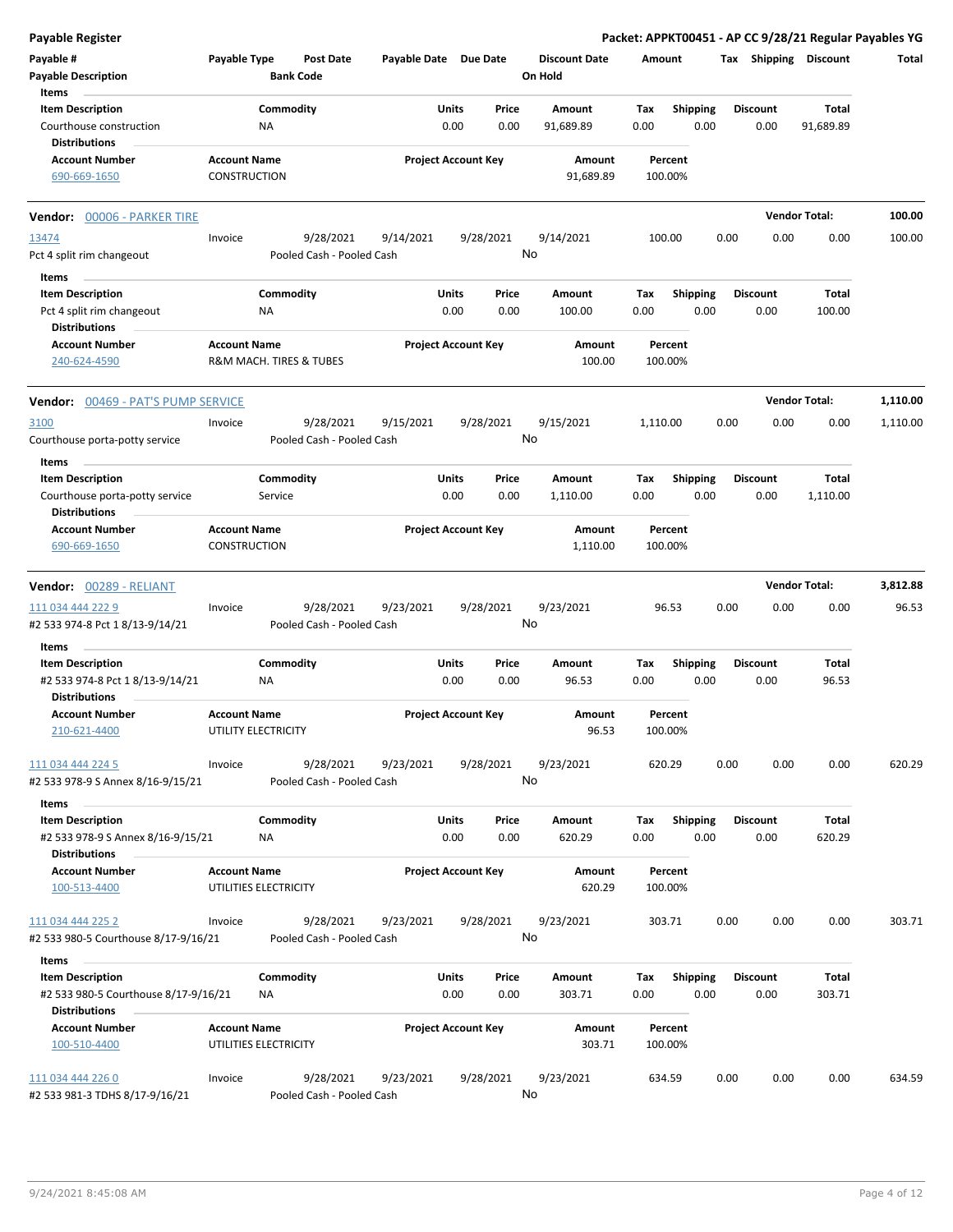| <b>Payable Register</b>                                                            |                     |                                        |                       |                            |                 |                                 |                    |                         |      |                         |                 | Packet: APPKT00451 - AP CC 9/28/21 Regular Payables YG |
|------------------------------------------------------------------------------------|---------------------|----------------------------------------|-----------------------|----------------------------|-----------------|---------------------------------|--------------------|-------------------------|------|-------------------------|-----------------|--------------------------------------------------------|
| Payable #<br><b>Payable Description</b>                                            | Payable Type        | <b>Post Date</b><br><b>Bank Code</b>   | Payable Date Due Date |                            |                 | <b>Discount Date</b><br>On Hold | Amount             |                         |      | Tax Shipping Discount   |                 | Total                                                  |
| Items                                                                              |                     |                                        |                       |                            |                 |                                 |                    |                         |      |                         |                 |                                                        |
| <b>Item Description</b><br>#2 533 981-3 TDHS 8/17-9/16/21                          |                     | Commodity<br><b>NA</b>                 |                       | Units<br>0.00              | Price<br>0.00   | <b>Amount</b><br>634.59         | Tax<br>0.00        | <b>Shipping</b><br>0.00 |      | <b>Discount</b><br>0.00 | Total<br>634.59 |                                                        |
| <b>Distributions</b>                                                               |                     |                                        |                       |                            |                 |                                 |                    |                         |      |                         |                 |                                                        |
| <b>Account Number</b><br>100-640-4400                                              | <b>Account Name</b> | UTILITIES ELECTRICITY                  |                       | <b>Project Account Key</b> |                 | Amount<br>634.59                | Percent<br>100.00% |                         |      |                         |                 |                                                        |
| 111 034 444 227 8                                                                  | Invoice             | 9/28/2021                              | 9/23/2021             |                            | 9/28/2021       | 9/23/2021                       | 419.55             |                         | 0.00 | 0.00                    | 0.00            | 419.55                                                 |
| #2 533 982-1 E Annex 8/17-9/16/21                                                  |                     | Pooled Cash - Pooled Cash              |                       |                            | No              |                                 |                    |                         |      |                         |                 |                                                        |
| Items                                                                              |                     |                                        |                       |                            |                 |                                 |                    |                         |      |                         |                 |                                                        |
| <b>Item Description</b>                                                            |                     | Commodity                              |                       | Units                      | Price           | Amount                          | Tax                | <b>Shipping</b>         |      | <b>Discount</b>         | Total           |                                                        |
| #2 533 982-1 E Annex 8/17-9/16/21<br><b>Distributions</b>                          |                     | ΝA                                     |                       | 0.00                       | 0.00            | 419.55                          | 0.00               | 0.00                    |      | 0.00                    | 419.55          |                                                        |
| <b>Account Number</b>                                                              | <b>Account Name</b> |                                        |                       | <b>Project Account Key</b> |                 | Amount                          | Percent            |                         |      |                         |                 |                                                        |
| 100-511-4400                                                                       |                     | UTILITIES ELECTRICITY                  |                       |                            |                 | 419.55                          | 100.00%            |                         |      |                         |                 |                                                        |
| 114 009 242 080 4<br>#6 716 696-7 Co-Op 8/16-9/15/21                               | Invoice             | 9/28/2021<br>Pooled Cash - Pooled Cash | 9/23/2021             |                            | 9/28/2021       | 9/23/2021<br>No                 | 80.64              |                         | 0.00 | 0.00                    | 0.00            | 80.64                                                  |
| Items                                                                              |                     |                                        |                       |                            |                 |                                 |                    |                         |      |                         |                 |                                                        |
| <b>Item Description</b><br>#6 716 696-7 Co-Op 8/16-9/15/21<br><b>Distributions</b> |                     | Commodity<br><b>NA</b>                 |                       | Units<br>0.00              | Price<br>0.00   | Amount<br>80.64                 | Tax<br>0.00        | <b>Shipping</b><br>0.00 |      | <b>Discount</b><br>0.00 | Total<br>80.64  |                                                        |
| <b>Account Number</b>                                                              | <b>Account Name</b> |                                        |                       | <b>Project Account Key</b> |                 | Amount                          | Percent            |                         |      |                         |                 |                                                        |
| 100-512-4400                                                                       |                     | UTILITIES ELECTRICITY                  |                       |                            |                 | 80.64                           | 100.00%            |                         |      |                         |                 |                                                        |
| 115 008 935 126 8                                                                  | Invoice             | 9/28/2021                              | 9/23/2021             |                            | 9/28/2021       | 9/23/2021                       | 398.69             |                         | 0.00 | 0.00                    | 0.00            | 398.69                                                 |
| #6 730 596-1 Windom 8/18-9/17/21                                                   |                     | Pooled Cash - Pooled Cash              |                       |                            |                 | No                              |                    |                         |      |                         |                 |                                                        |
| Items                                                                              |                     |                                        |                       |                            |                 |                                 |                    |                         |      |                         |                 |                                                        |
| <b>Item Description</b>                                                            |                     | Commodity                              |                       | Units                      | Price           | Amount                          | Tax                | <b>Shipping</b>         |      | <b>Discount</b>         | Total           |                                                        |
| #6 730 596-1 Windom 8/18-9/17/21<br><b>Distributions</b>                           |                     | NA                                     |                       | 0.00                       | 0.00            | 398.69                          | 0.00               | 0.00                    |      | 0.00                    | 398.69          |                                                        |
| <b>Account Number</b><br>100-515-4400                                              | <b>Account Name</b> | UTILITIES ELECTRICITY                  |                       | <b>Project Account Key</b> |                 | Amount<br>398.69                | Percent<br>100.00% |                         |      |                         |                 |                                                        |
| 115 008 935 127 6                                                                  | Invoice             | 9/28/2021                              | 9/23/2021             |                            | 9/28/2021       | 9/23/2021                       | 28.41              |                         | 0.00 | 0.00                    | 0.00            | 28.41                                                  |
| #6 878 909-8 Windom guard 8/18-9/17/21                                             |                     | Pooled Cash - Pooled Cash              |                       |                            |                 | No                              |                    |                         |      |                         |                 |                                                        |
| Items                                                                              |                     |                                        |                       |                            |                 |                                 |                    |                         |      |                         |                 |                                                        |
| <b>Item Description</b>                                                            |                     | Commodity                              |                       | Units                      | Price           | Amount                          | Tax                | Shipping                |      | <b>Discount</b>         | Total           |                                                        |
| #6 878 909-8 Windom guard 8/18-9/17/21<br><b>Distributions</b>                     |                     | ΝA                                     |                       | 0.00                       | 0.00            | 28.41                           | 0.00               | 0.00                    |      | 0.00                    | 28.41           |                                                        |
| <b>Account Number</b>                                                              | <b>Account Name</b> |                                        |                       | <b>Project Account Key</b> |                 | Amount                          | Percent            |                         |      |                         |                 |                                                        |
| 100-515-4400                                                                       |                     | UTILITIES ELECTRICITY                  |                       |                            |                 | 28.41                           | 100.00%            |                         |      |                         |                 |                                                        |
| 115 008 935 129 2                                                                  | Invoice             | 9/28/2021                              | 9/23/2021             |                            | 9/28/2021       | 9/23/2021                       | 122.87             |                         | 0.00 | 0.00                    | 0.00            | 122.87                                                 |
| #7 358 371-8 Pct 4 8/17-9/16/21                                                    |                     | Pooled Cash - Pooled Cash              |                       |                            | No              |                                 |                    |                         |      |                         |                 |                                                        |
| Items                                                                              |                     |                                        |                       |                            |                 |                                 |                    |                         |      |                         |                 |                                                        |
| <b>Item Description</b>                                                            |                     | Commodity                              |                       | Units                      | Price           | Amount                          | Тах                | Shipping                |      | <b>Discount</b>         | Total           |                                                        |
| #7 358 371-8 Pct 4 8/17-9/16/21                                                    |                     | ΝA                                     |                       | 0.00                       | 0.00            | 122.87                          | 0.00               | 0.00                    |      | 0.00                    | 122.87          |                                                        |
| <b>Distributions</b>                                                               |                     |                                        |                       |                            |                 |                                 |                    |                         |      |                         |                 |                                                        |
| <b>Account Number</b><br>240-624-4400                                              | <b>Account Name</b> | UTILITY ELECTRICITY                    |                       | <b>Project Account Key</b> |                 | Amount<br>122.87                | Percent<br>100.00% |                         |      |                         |                 |                                                        |
| 117 008 748 978 7<br>#9 599 777-1 Agrilife 8/17-9/16/21                            | Invoice             | 9/28/2021<br>Pooled Cash - Pooled Cash | 9/23/2021             |                            | 9/28/2021<br>No | 9/23/2021                       | 336.22             |                         | 0.00 | 0.00                    | 0.00            | 336.22                                                 |
| Items                                                                              |                     |                                        |                       |                            |                 |                                 |                    |                         |      |                         |                 |                                                        |
| <b>Item Description</b>                                                            |                     | Commodity                              |                       | Units                      | Price           | Amount                          | Tax                | <b>Shipping</b>         |      | <b>Discount</b>         | Total           |                                                        |
| #9 599 777-1 Agrilife 8/17-9/16/21<br><b>Distributions</b>                         |                     | ΝA                                     |                       | 0.00                       | 0.00            | 336.22                          | 0.00               | 0.00                    |      | 0.00                    | 336.22          |                                                        |
| <b>Account Number</b>                                                              | <b>Account Name</b> |                                        |                       | <b>Project Account Key</b> |                 | Amount                          | Percent            |                         |      |                         |                 |                                                        |
| 100-516-4400                                                                       |                     | UTILITIES ELECTRICITY                  |                       |                            |                 | 336.22                          | 100.00%            |                         |      |                         |                 |                                                        |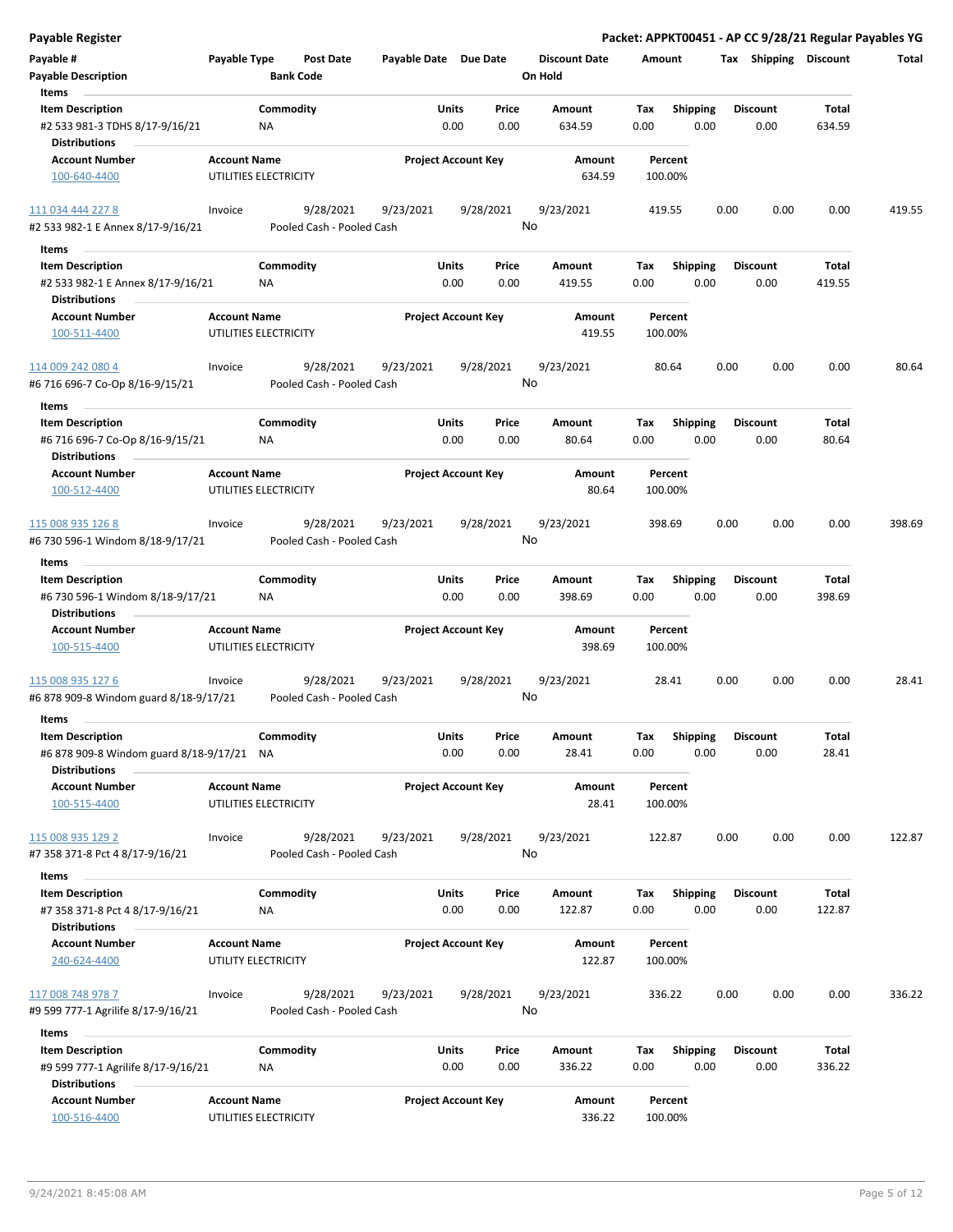| <b>Payable Register</b>                                           |                     |                               |                                        |                       |                            |                   |                                 |                    |             |                         |      |                         |                      | Packet: APPKT00451 - AP CC 9/28/21 Regular Payables YG |
|-------------------------------------------------------------------|---------------------|-------------------------------|----------------------------------------|-----------------------|----------------------------|-------------------|---------------------------------|--------------------|-------------|-------------------------|------|-------------------------|----------------------|--------------------------------------------------------|
| Payable #<br><b>Payable Description</b>                           | Payable Type        | <b>Bank Code</b>              | <b>Post Date</b>                       | Payable Date Due Date |                            |                   | <b>Discount Date</b><br>On Hold |                    | Amount      |                         |      | Tax Shipping Discount   |                      | Total                                                  |
| 301 003 141 789 8                                                 | Invoice             |                               | 9/28/2021                              | 9/23/2021             |                            | 9/28/2021         | 9/23/2021                       |                    |             | 21.90                   | 0.00 | 0.00                    | 0.00                 | 21.90                                                  |
| #12 434 984-6 Rec Rd3/FM 273 8/16-9/15/21                         |                     |                               | Pooled Cash - Pooled Cash              |                       |                            |                   | No                              |                    |             |                         |      |                         |                      |                                                        |
| Items                                                             |                     |                               |                                        |                       |                            |                   |                                 |                    |             |                         |      |                         |                      |                                                        |
| <b>Item Description</b>                                           |                     | Commodity                     |                                        |                       | Units                      | Price             | Amount                          |                    | Tax         | <b>Shipping</b>         |      | <b>Discount</b>         | Total                |                                                        |
| #12 434 984-6 Rec Rd3/FM 273 8/16-9/15 NA                         |                     |                               |                                        |                       | 0.00                       | 0.00              | 21.90                           |                    | 0.00        | 0.00                    |      | 0.00                    | 21.90                |                                                        |
| <b>Distributions</b>                                              |                     |                               |                                        |                       |                            |                   |                                 |                    |             |                         |      |                         |                      |                                                        |
| <b>Account Number</b>                                             | <b>Account Name</b> |                               |                                        |                       | <b>Project Account Key</b> |                   |                                 | Amount             |             | Percent                 |      |                         |                      |                                                        |
| 240-624-4400                                                      |                     | UTILITY ELECTRICITY           |                                        |                       |                            |                   |                                 | 21.90              |             | 100.00%                 |      |                         |                      |                                                        |
| 301 003 141 790 6                                                 | Invoice             |                               | 9/28/2021                              | 9/23/2021             |                            | 9/28/2021         | 9/23/2021                       |                    |             | 70.32                   | 0.00 | 0.00                    | 0.00                 | 70.32                                                  |
| #12 434 985-3 1369 Hwy 56 8/16-9/15/21                            |                     |                               | Pooled Cash - Pooled Cash              |                       |                            |                   | No                              |                    |             |                         |      |                         |                      |                                                        |
| Items                                                             |                     |                               |                                        |                       |                            |                   |                                 |                    |             |                         |      |                         |                      |                                                        |
| <b>Item Description</b>                                           |                     | Commodity                     |                                        |                       | Units                      | Price             | Amount                          |                    | Tax         | <b>Shipping</b>         |      | <b>Discount</b>         | Total                |                                                        |
| #12 434 985-3 1369 Hwy 56 8/16-9/15/21 NA<br><b>Distributions</b> |                     |                               |                                        |                       | 0.00                       | 0.00              | 70.32                           |                    | 0.00        | 0.00                    |      | 0.00                    | 70.32                |                                                        |
| <b>Account Number</b><br>240-624-4400                             | <b>Account Name</b> | UTILITY ELECTRICITY           |                                        |                       | <b>Project Account Key</b> |                   |                                 | Amount<br>70.32    |             | Percent<br>100.00%      |      |                         |                      |                                                        |
| 302 003 113 647 1                                                 | Invoice             |                               | 9/28/2021                              | 9/23/2021             |                            | 9/28/2021         | 9/23/2021                       |                    |             | 501.05                  | 0.00 | 0.00                    | 0.00                 | 501.05                                                 |
| #12 832 845-7 200 E 1st 8/16-9/15/21                              |                     |                               | Pooled Cash - Pooled Cash              |                       |                            |                   | No                              |                    |             |                         |      |                         |                      |                                                        |
| Items                                                             |                     |                               |                                        |                       |                            |                   |                                 |                    |             |                         |      |                         |                      |                                                        |
| <b>Item Description</b>                                           |                     | Commodity                     |                                        |                       | Units                      | Price             | Amount                          |                    | Tax         | <b>Shipping</b>         |      | <b>Discount</b>         | Total                |                                                        |
| #12 832 845-7 200 E 1st 8/16-9/15/21<br><b>Distributions</b>      |                     | ΝA                            |                                        |                       | 0.00                       | 0.00              | 501.05                          |                    | 0.00        | 0.00                    |      | 0.00                    | 501.05               |                                                        |
| <b>Account Number</b>                                             | <b>Account Name</b> |                               |                                        |                       | <b>Project Account Key</b> |                   |                                 | Amount             |             | Percent                 |      |                         |                      |                                                        |
| 100-518-4400                                                      |                     | UTILITIES ELECTRICITY         |                                        |                       |                            |                   |                                 | 501.05             |             | 100.00%                 |      |                         |                      |                                                        |
| 304 001 068 131 3<br>#15 119 264-8 Turner 8/17-9/16/21            | Invoice             |                               | 9/28/2021<br>Pooled Cash - Pooled Cash | 9/23/2021             |                            | 9/28/2021         | 9/23/2021<br>No                 |                    |             | 178.11                  | 0.00 | 0.00                    | 0.00                 | 178.11                                                 |
| Items                                                             |                     |                               |                                        |                       |                            |                   |                                 |                    |             |                         |      |                         |                      |                                                        |
| <b>Item Description</b><br>#15 119 264-8 Turner 8/17-9/16/21      |                     | Commodity<br>ΝA               |                                        |                       | Units<br>0.00              | Price<br>0.00     | Amount<br>178.11                |                    | Tax<br>0.00 | <b>Shipping</b><br>0.00 |      | <b>Discount</b><br>0.00 | Total<br>178.11      |                                                        |
| <b>Distributions</b>                                              |                     |                               |                                        |                       |                            |                   |                                 | Amount             |             | Percent                 |      |                         |                      |                                                        |
| <b>Account Number</b><br>100-518-4400                             | <b>Account Name</b> | UTILITIES ELECTRICITY         |                                        |                       | <b>Project Account Key</b> |                   |                                 | 178.11             |             | 100.00%                 |      |                         |                      |                                                        |
| Vendor: 00269 - ROMCO EQUIPMENT CO.                               |                     |                               |                                        |                       |                            |                   |                                 |                    |             |                         |      |                         | <b>Vendor Total:</b> | 2,401.43                                               |
| 101132374                                                         | Invoice             |                               | 9/28/2021                              | 9/15/2021             |                            | 9/28/2021         | 9/15/2021                       |                    | 2,401.43    |                         | 0.00 | 0.00                    | 0.00                 | 2,401.43                                               |
| Pct 2 gear shifter                                                |                     |                               | Pooled Cash - Pooled Cash              |                       |                            |                   | No                              |                    |             |                         |      |                         |                      |                                                        |
| Items                                                             |                     |                               |                                        |                       |                            |                   |                                 |                    |             |                         |      |                         |                      |                                                        |
| <b>Item Description</b><br>Pct 2 gear shifter                     |                     | Commodity<br>Goods            |                                        |                       | Units<br>1.00              | Price<br>2,401.43 | Amount<br>2,401.43              |                    | Тах<br>0.00 | <b>Shipping</b><br>0.00 |      | <b>Discount</b><br>0.00 | Total<br>2,401.43    |                                                        |
| <b>Distributions</b>                                              |                     |                               |                                        |                       |                            |                   |                                 |                    |             |                         |      |                         |                      |                                                        |
| <b>Account Number</b><br>220-622-4580                             | <b>Account Name</b> | R&M MACHINERY PARTS           |                                        |                       | <b>Project Account Key</b> |                   |                                 | Amount<br>2,401.43 |             | Percent<br>100.00%      |      |                         |                      |                                                        |
| <b>Vendor:</b> 00248 - SKOTNIK, JOHN                              |                     |                               |                                        |                       |                            |                   |                                 |                    |             |                         |      |                         | <b>Vendor Total:</b> | 550.00                                                 |
| <b>INV0003086</b>                                                 | Invoice             |                               | 9/28/2021                              | 9/22/2021             |                            | 9/28/2021         | 9/22/2021                       |                    |             | 550.00                  | 0.00 | 0.00                    | 0.00                 | 550.00                                                 |
| MH-2021-2802 KD Co Ct@Law                                         |                     |                               | Pooled Cash - Pooled Cash              |                       |                            |                   | No                              |                    |             |                         |      |                         |                      |                                                        |
| Items                                                             |                     |                               |                                        |                       |                            |                   |                                 |                    |             |                         |      |                         |                      |                                                        |
| <b>Item Description</b><br>MH-2021-2802 KD Co Ct@Law              |                     | Commodity<br>ΝA               |                                        |                       | Units<br>0.00              | Price<br>0.00     | Amount<br>550.00                |                    | Tax<br>0.00 | <b>Shipping</b><br>0.00 |      | <b>Discount</b><br>0.00 | Total<br>550.00      |                                                        |
| <b>Distributions</b><br><b>Account Number</b>                     | <b>Account Name</b> |                               |                                        |                       | <b>Project Account Key</b> |                   |                                 | Amount             |             | Percent                 |      |                         |                      |                                                        |
| 100-410-4240                                                      |                     | <b>INDIGENT ATTORNEY FEES</b> |                                        |                       |                            |                   |                                 | 550.00             |             | 100.00%                 |      |                         |                      |                                                        |
| Vendor: 00817 - SMITH, THOMAS SCOTT                               |                     |                               |                                        |                       |                            |                   |                                 |                    |             |                         |      |                         | <b>Vendor Total:</b> | 214.30                                                 |
| <b>INV0003083</b>                                                 | Invoice             |                               | 9/28/2021                              | 9/15/2021             |                            | 9/28/2021         | 9/15/2021                       |                    |             | 214.30                  | 0.00 | 0.00                    | 0.00                 | 214.30                                                 |
| OV Long Dst Ct 9/2-15/21                                          |                     |                               | Pooled Cash - Pooled Cash              |                       |                            |                   | No                              |                    |             |                         |      |                         |                      |                                                        |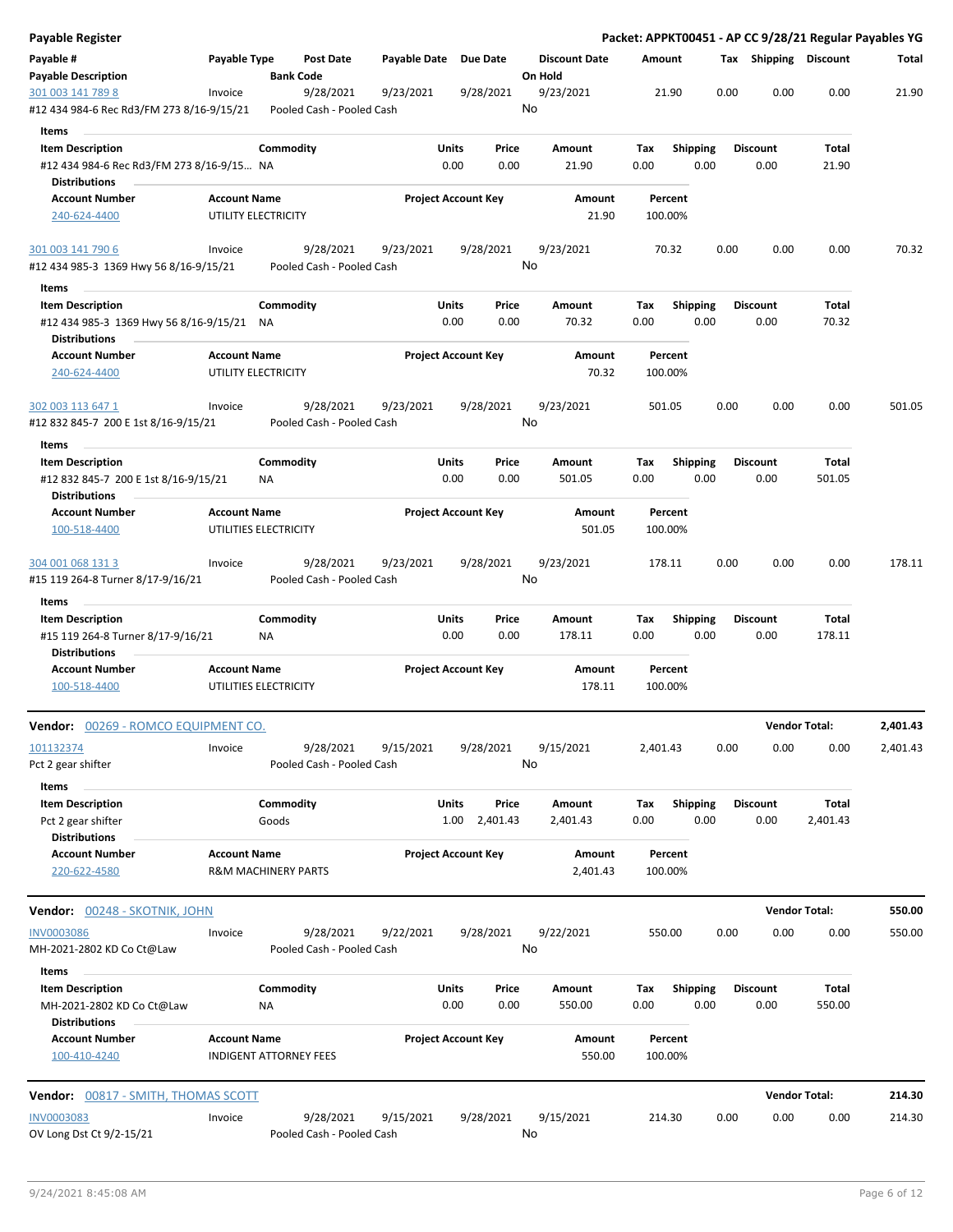| <b>Payable Register</b>                                               |                                                |                                        |                       |                            |                                 |                       |                         |      |                         |                       | Packet: APPKT00451 - AP CC 9/28/21 Regular Payables YG |
|-----------------------------------------------------------------------|------------------------------------------------|----------------------------------------|-----------------------|----------------------------|---------------------------------|-----------------------|-------------------------|------|-------------------------|-----------------------|--------------------------------------------------------|
| Payable #<br><b>Payable Description</b>                               | Payable Type                                   | <b>Post Date</b><br><b>Bank Code</b>   | Payable Date Due Date |                            | <b>Discount Date</b><br>On Hold | Amount                |                         |      |                         | Tax Shipping Discount | Total                                                  |
| Items                                                                 |                                                |                                        |                       |                            |                                 |                       |                         |      |                         |                       |                                                        |
| <b>Item Description</b><br>OV Long Dst Ct 9/2-15/21                   | Commodity<br>ΝA                                |                                        | Units                 | Price<br>0.00<br>0.00      | Amount<br>214.30                | Tax<br>0.00           | <b>Shipping</b><br>0.00 |      | <b>Discount</b><br>0.00 | Total<br>214.30       |                                                        |
| Distributions                                                         |                                                |                                        |                       |                            |                                 |                       |                         |      |                         |                       |                                                        |
| <b>Account Number</b><br>100-435-4370                                 | <b>Account Name</b><br><b>ATTORNEY FEES</b>    |                                        |                       | <b>Project Account Key</b> | Amount<br>214.30                | Percent<br>100.00%    |                         |      |                         |                       |                                                        |
| Vendor: 00465 - SPRINT                                                |                                                |                                        |                       |                            |                                 |                       |                         |      |                         | <b>Vendor Total:</b>  | 149.08                                                 |
| 700059508-040<br>Sheriff internet 8/17-9/16/21                        | Invoice                                        | 9/28/2021<br>Pooled Cash - Pooled Cash | 9/20/2021             | 9/28/2021                  | 9/20/2021<br>No                 | 149.08                |                         | 0.00 | 0.00                    | 0.00                  | 149.08                                                 |
| Items                                                                 |                                                |                                        |                       |                            |                                 |                       |                         |      |                         |                       |                                                        |
| <b>Item Description</b><br>Sheriff internet 8/17-9/16/21              | Commodity<br>ΝA                                |                                        | Units                 | Price<br>0.00<br>0.00      | Amount<br>149.08                | Tax<br>0.00           | <b>Shipping</b><br>0.00 |      | Discount<br>0.00        | Total<br>149.08       |                                                        |
| <b>Distributions</b>                                                  |                                                |                                        |                       |                            |                                 |                       |                         |      |                         |                       |                                                        |
| <b>Account Number</b><br>100-560-4210                                 | <b>Account Name</b><br><b>INTERNET SERVICE</b> |                                        |                       | <b>Project Account Key</b> | Amount<br>149.08                | Percent<br>100.00%    |                         |      |                         |                       |                                                        |
| <b>Vendor:</b> VEN02264 - Steelway International, LLC                 |                                                |                                        |                       |                            |                                 |                       |                         |      |                         | <b>Vendor Total:</b>  | 16,107.40                                              |
| $\overline{3}$<br>Courthouse construction-retainage                   | Invoice                                        | 9/28/2021<br>Pooled Cash - Pooled Cash | 4/30/2021             | 9/28/2021                  | 4/30/2021<br>No                 | 16,107.40             |                         | 0.00 | 0.00                    | 0.00                  | 16,107.40                                              |
| Items                                                                 |                                                |                                        |                       |                            |                                 |                       |                         |      |                         |                       |                                                        |
| <b>Item Description</b><br>Courthouse construction-retainage          | Commodity<br><b>NA</b>                         |                                        | Units                 | Price<br>0.00<br>0.00      | Amount<br>16,107.40             | Tax<br>0.00           | <b>Shipping</b><br>0.00 |      | Discount<br>0.00        | Total<br>16,107.40    |                                                        |
| Distributions                                                         |                                                |                                        |                       |                            |                                 |                       |                         |      |                         |                       |                                                        |
| <b>Account Number</b><br>690-669-1650                                 | <b>Account Name</b><br>CONSTRUCTION            |                                        |                       | <b>Project Account Key</b> | Amount<br>16,107.40             | Percent<br>100.00%    |                         |      |                         |                       |                                                        |
| Vendor: 00520 - SUNBELT RENTALS, INC                                  |                                                |                                        |                       |                            |                                 |                       |                         |      |                         | <b>Vendor Total:</b>  | 5,673.76                                               |
| 116896016-0002                                                        | Invoice                                        | 9/28/2021                              | 9/7/2021              | 9/28/2021                  | 9/7/2021                        | 5,673.76              |                         | 0.00 | 0.00                    | 0.00                  | 5,673.76                                               |
| Courthouse manlift rental 8/21-26/21                                  |                                                | Pooled Cash - Pooled Cash              |                       |                            | No                              |                       |                         |      |                         |                       |                                                        |
| Items<br><b>Item Description</b>                                      | Commodity                                      |                                        | Units                 | Price                      | Amount                          | Tax                   | <b>Shipping</b>         |      | Discount                | Total                 |                                                        |
| Courthouse manlift rental 8/21-26/21                                  | ΝA                                             |                                        |                       | 0.00<br>0.00               | 5,673.76                        | 0.00                  | 0.00                    |      | 0.00                    | 5,673.76              |                                                        |
| Distributions                                                         |                                                |                                        |                       |                            |                                 |                       |                         |      |                         |                       |                                                        |
| Account Number<br>690-669-1650                                        | <b>Account Name</b><br>CONSTRUCTION            |                                        |                       | <b>Project Account Key</b> | Amount<br>5,673.76              | Percent<br>100.00%    |                         |      |                         |                       |                                                        |
| <b>Vendor:</b> VEN02745 - Texas Secretary of State                    |                                                |                                        |                       |                            |                                 |                       |                         |      |                         | <b>Vendor Total:</b>  | 11,835.35                                              |
| <b>INV0003088</b>                                                     | Invoice                                        | 9/28/2021                              | 9/22/2021             | 9/28/2021                  | 9/22/2021                       | 11,835.35             |                         | 0.00 | 0.00                    | 0.00                  | 11,835.35                                              |
| Return surplus funds HAVA Grant CARES                                 |                                                | Pooled Cash - Pooled Cash              |                       |                            | No                              |                       |                         |      |                         |                       |                                                        |
| Items<br><b>Item Description</b>                                      | Commodity                                      |                                        | Units                 | Price                      | Amount                          |                       |                         |      |                         | Total                 |                                                        |
| Return surplus funds HAVA Grant CARES<br><b>Distributions</b>         | ΝA                                             |                                        |                       | 0.00<br>0.00               | 11,835.35                       | Tax<br>0.00           | Shipping<br>0.00        |      | Discount<br>0.00        | 11,835.35             |                                                        |
| <b>Account Number</b>                                                 | <b>Account Name</b>                            |                                        |                       | <b>Project Account Key</b> | Amount                          | Percent               |                         |      |                         |                       |                                                        |
| 122-478-4690                                                          | UNEXPENDED FUNDS                               |                                        |                       |                            | 11,835.35                       | 100.00%               |                         |      |                         |                       |                                                        |
| <b>Vendor: 00197 - TEXAS WORKFORCE COMMISSION</b>                     |                                                |                                        |                       |                            |                                 |                       |                         |      |                         | <b>Vendor Total:</b>  | 218.79                                                 |
| <b>INV0003084</b>                                                     | Invoice                                        | 9/28/2021                              | 8/26/2021             | 9/28/2021                  | 8/26/2021                       | 218.79                |                         | 0.00 | 0.00                    | 0.00                  | 218.79                                                 |
| Qtr ending 6/30/21 unemployment Collins/Pol Pooled Cash - Pooled Cash |                                                |                                        |                       |                            | No                              |                       |                         |      |                         |                       |                                                        |
| Items                                                                 |                                                |                                        |                       |                            |                                 |                       |                         |      |                         |                       |                                                        |
| <b>Item Description</b>                                               | Commodity                                      |                                        | Units                 | Price                      | Amount                          | Tax                   | <b>Shipping</b>         |      | Discount                | Total                 |                                                        |
| Qtr ending 6/30/21 unemployment Collins NA<br>Distributions           |                                                |                                        |                       | 0.00<br>0.00               | 218.79                          | 0.00                  | 0.00                    |      | 0.00                    | 218.79                |                                                        |
| <b>Account Number</b>                                                 | <b>Account Name</b>                            |                                        |                       | <b>Project Account Key</b> | Amount                          | Percent               |                         |      |                         |                       |                                                        |
| 100-560-2060<br>100-409-2060                                          | UNEMPLOYMENT EXPENSE<br>UNEMPLOYMENT EXPENSE   |                                        |                       |                            | $-320.00$<br>538.79             | $-146.26%$<br>246.26% |                         |      |                         |                       |                                                        |
|                                                                       |                                                |                                        |                       |                            |                                 |                       |                         |      |                         |                       |                                                        |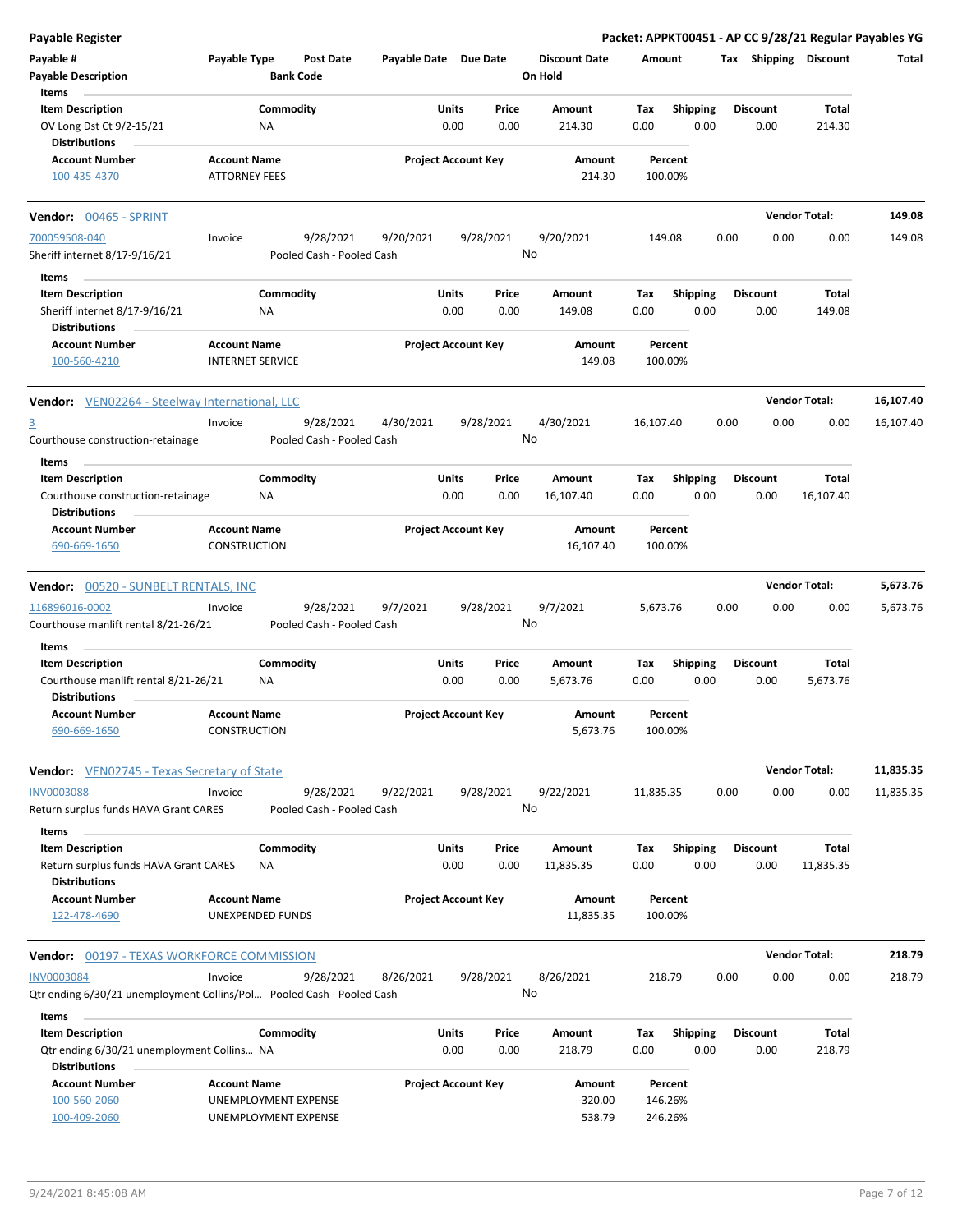| <b>Payable Register</b>                                                                            |                                            |                                |                                        |                       |                            |               |                                 |                             |                         |      |                         |                       | Packet: APPKT00451 - AP CC 9/28/21 Regular Payables YG |
|----------------------------------------------------------------------------------------------------|--------------------------------------------|--------------------------------|----------------------------------------|-----------------------|----------------------------|---------------|---------------------------------|-----------------------------|-------------------------|------|-------------------------|-----------------------|--------------------------------------------------------|
| Payable #<br><b>Payable Description</b>                                                            | Payable Type                               | <b>Bank Code</b>               | <b>Post Date</b>                       | Payable Date Due Date |                            |               | <b>Discount Date</b><br>On Hold | Amount                      |                         |      |                         | Tax Shipping Discount | Total                                                  |
| <b>Vendor:</b> 00578 - TRIANGLE PLASTERING, LTD                                                    |                                            |                                |                                        |                       |                            |               |                                 |                             |                         |      |                         | <b>Vendor Total:</b>  | 21,550.08                                              |
| 43720<br>Courthouse construction                                                                   | Invoice                                    |                                | 9/28/2021<br>Pooled Cash - Pooled Cash | 9/30/2021             |                            | 9/30/2021     | 9/30/2021<br>No                 | 21,550.08                   |                         | 0.00 | 0.00                    | 0.00                  | 21,550.08                                              |
| <b>Items</b><br><b>Item Description</b><br>Courthouse construction                                 |                                            | Commodity<br>ΝA                |                                        |                       | Units<br>0.00              | Price<br>0.00 | Amount<br>21,550.08             | Tax<br>0.00                 | <b>Shipping</b><br>0.00 |      | <b>Discount</b><br>0.00 | Total<br>21,550.08    |                                                        |
| <b>Distributions</b><br><b>Account Number</b><br>690-669-1650                                      | <b>Account Name</b><br><b>CONSTRUCTION</b> |                                |                                        |                       | <b>Project Account Key</b> |               | <b>Amount</b><br>21,550.08      | Percent<br>100.00%          |                         |      |                         |                       |                                                        |
| <b>Vendor: 00167 - TRI-COUNTY GLASS</b>                                                            |                                            |                                |                                        |                       |                            |               |                                 |                             |                         |      |                         | <b>Vendor Total:</b>  | 150.00                                                 |
| 42028<br>Pct 1 glass repair<br>Items                                                               | Invoice                                    |                                | 9/28/2021<br>Pooled Cash - Pooled Cash | 9/7/2021              |                            | 9/28/2021     | 9/7/2021<br>No                  | 150.00                      |                         | 0.00 | 0.00                    | 0.00                  | 150.00                                                 |
| <b>Item Description</b><br>Pct 1 glass repair<br><b>Distributions</b>                              |                                            | Commodity<br>NA                |                                        |                       | Units<br>0.00              | Price<br>0.00 | Amount<br>150.00                | Tax<br>0.00                 | <b>Shipping</b><br>0.00 |      | <b>Discount</b><br>0.00 | Total<br>150.00       |                                                        |
| <b>Account Number</b><br>210-621-4580                                                              | <b>Account Name</b>                        | <b>R&amp;M MACHINERY PARTS</b> |                                        |                       | <b>Project Account Key</b> |               | Amount<br>150.00                | Percent<br>100.00%          |                         |      |                         |                       |                                                        |
| Vendor: 00160 - TXU ENERGY                                                                         |                                            |                                |                                        |                       |                            |               |                                 |                             |                         |      |                         | <b>Vendor Total:</b>  | 70.98                                                  |
| 056177379939<br>#900011583831 S Annex 8/16-9/14/21<br>Items                                        | Invoice                                    |                                | 9/28/2021<br>Pooled Cash - Pooled Cash | 9/16/2021             |                            | 9/28/2021     | 9/16/2021<br>No                 | 27.70                       |                         | 0.00 | 0.00                    | 0.00                  | 27.70                                                  |
| <b>Item Description</b><br>#900011583831 S Annex 8/16-9/14/21<br><b>Distributions</b>              |                                            | Commodity<br>NA                |                                        |                       | Units<br>0.00              | Price<br>0.00 | Amount<br>27.70                 | Tax<br>0.00                 | <b>Shipping</b><br>0.00 |      | <b>Discount</b><br>0.00 | Total<br>27.70        |                                                        |
| <b>Account Number</b><br>100-513-4400                                                              | <b>Account Name</b>                        | UTILITIES ELECTRICITY          |                                        |                       | <b>Project Account Key</b> |               | Amount<br>27.70                 | Percent<br>100.00%          |                         |      |                         |                       |                                                        |
| 056177380912<br>#100063401102 Lake Fannin 8/18-9/16/21                                             | Invoice                                    |                                | 9/28/2021<br>Pooled Cash - Pooled Cash | 9/18/2021             |                            | 9/28/2021     | 9/18/2021<br>No                 | 43.28                       |                         | 0.00 | 0.00                    | 0.00                  | 43.28                                                  |
| Items<br><b>Item Description</b><br>#100063401102 Lake Fannin 8/18-9/16/21<br><b>Distributions</b> |                                            | Commodity<br>NA                |                                        |                       | Units<br>0.00              | Price<br>0.00 | Amount<br>43.28                 | Tax<br>0.00                 | <b>Shipping</b><br>0.00 |      | <b>Discount</b><br>0.00 | Total<br>43.28        |                                                        |
| <b>Account Number</b><br>850-520-4400                                                              | <b>Account Name</b>                        | UTILITIES ELECTRICITY          |                                        |                       | <b>Project Account Key</b> |               | Amount<br>43.28                 | Percent<br>100.00%          |                         |      |                         |                       |                                                        |
| Vendor: VEN02095 - U.S. Postal Service (Postage -On-Call)                                          |                                            |                                |                                        |                       |                            |               |                                 |                             |                         |      |                         | <b>Vendor Total:</b>  | 10,000.00                                              |
| <b>INV0003085</b><br>CH/SA postage                                                                 | Invoice                                    |                                | 9/28/2021<br>Pooled Cash - Pooled Cash | 9/22/2021             |                            | 9/28/2021     | 9/22/2021<br>No                 | 10,000.00                   |                         | 0.00 | 0.00                    | 0.00                  | 10,000.00                                              |
| Items<br><b>Item Description</b>                                                                   |                                            | Commodity                      |                                        |                       | Units                      | Price         | Amount                          | Tax                         | <b>Shipping</b>         |      | <b>Discount</b>         | Total                 |                                                        |
| CH/SA postage<br><b>Distributions</b>                                                              |                                            | <b>NA</b>                      |                                        |                       | 0.00                       | 0.00          | 10,000.00                       | 0.00                        | 0.00                    |      | 0.00                    | 10,000.00             |                                                        |
| <b>Account Number</b><br>100-513-3110<br>100-510-3110                                              | <b>Account Name</b><br>POSTAGE<br>POSTAGE  |                                |                                        |                       | <b>Project Account Key</b> |               | Amount<br>3,500.00<br>6,500.00  | Percent<br>35.00%<br>65.00% |                         |      |                         |                       |                                                        |
| <b>Vendor:</b> VEN02208 - Vaden's Acoustics & Drywall, Inc                                         |                                            |                                |                                        |                       |                            |               |                                 |                             |                         |      |                         | <b>Vendor Total:</b>  | 29,716.32                                              |
| Z<br>Courthouse construction                                                                       | Invoice                                    |                                | 9/28/2021<br>Pooled Cash - Pooled Cash | 9/20/2021             |                            | 9/28/2021     | 9/20/2021<br>No                 | 29,716.32                   |                         | 0.00 | 0.00                    | 0.00                  | 29,716.32                                              |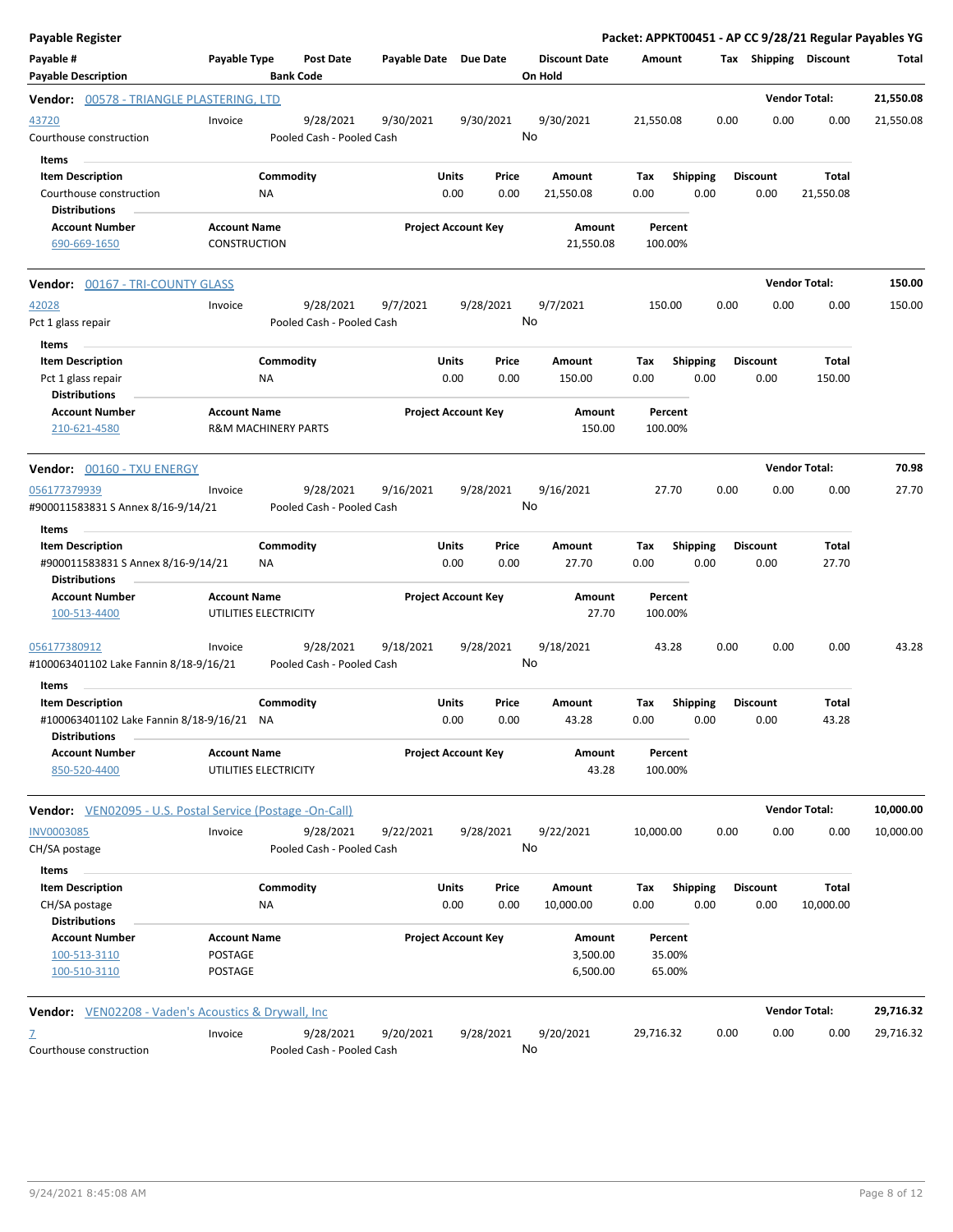| <b>Payable Register</b>                                         |                     |                           |              |                            |           |                      |           |                 | Packet: APPKT00451 - AP CC 9/28/21 Regular Payables YG |                      |           |
|-----------------------------------------------------------------|---------------------|---------------------------|--------------|----------------------------|-----------|----------------------|-----------|-----------------|--------------------------------------------------------|----------------------|-----------|
| Payable #                                                       | Payable Type        | <b>Post Date</b>          | Payable Date | Due Date                   |           | <b>Discount Date</b> | Amount    |                 | Shipping<br>Tax                                        | <b>Discount</b>      | Total     |
| <b>Payable Description</b>                                      |                     | <b>Bank Code</b>          |              |                            |           | On Hold              |           |                 |                                                        |                      |           |
| <b>Items</b>                                                    |                     |                           |              |                            |           |                      |           |                 |                                                        |                      |           |
| <b>Item Description</b>                                         | Commodity           |                           |              | Price<br>Units             |           | Amount               | Tax       | <b>Shipping</b> | <b>Discount</b>                                        | <b>Total</b>         |           |
| Courthouse construction<br><b>Distributions</b>                 | <b>NA</b>           |                           |              | 0.00<br>0.00               |           | 29,716.32            | 0.00      | 0.00            | 0.00                                                   | 29,716.32            |           |
| <b>Account Number</b>                                           | <b>Account Name</b> |                           |              | <b>Project Account Key</b> |           | Amount               |           | Percent         |                                                        |                      |           |
| 690-669-1650                                                    | <b>CONSTRUCTION</b> |                           |              |                            |           | 29,716.32            |           | 100.00%         |                                                        |                      |           |
| <b>VEN02554 - Waypoint Construction Services LLC</b><br>Vendor: |                     |                           |              |                            |           |                      |           |                 |                                                        | <b>Vendor Total:</b> | 56,748.86 |
| $\overline{2}$                                                  | Invoice             | 9/28/2021                 | 9/30/2021    | 9/30/2021                  |           | 9/30/2021            | 56,748.86 |                 | 0.00<br>0.00                                           | 0.00                 | 56,748.86 |
| Courthouse construction                                         |                     | Pooled Cash - Pooled Cash |              |                            | <b>No</b> |                      |           |                 |                                                        |                      |           |
| <b>Items</b>                                                    |                     |                           |              |                            |           |                      |           |                 |                                                        |                      |           |
| <b>Item Description</b>                                         | Commodity           |                           | <b>Units</b> | Price                      |           | Amount               | Tax       | Shipping        | <b>Discount</b>                                        | <b>Total</b>         |           |
| Courthouse construction                                         | <b>NA</b>           |                           |              | 0.00<br>0.00               |           | 56,748.86            | 0.00      | 0.00            | 0.00                                                   | 56,748.86            |           |
| <b>Distributions</b>                                            |                     |                           |              |                            |           |                      |           |                 |                                                        |                      |           |
| <b>Account Number</b>                                           | <b>Account Name</b> |                           |              | <b>Project Account Key</b> |           | Amount               |           | Percent         |                                                        |                      |           |
| 690-669-1650                                                    | <b>CONSTRUCTION</b> |                           |              |                            |           | 56,748.86            |           | 100.00%         |                                                        |                      |           |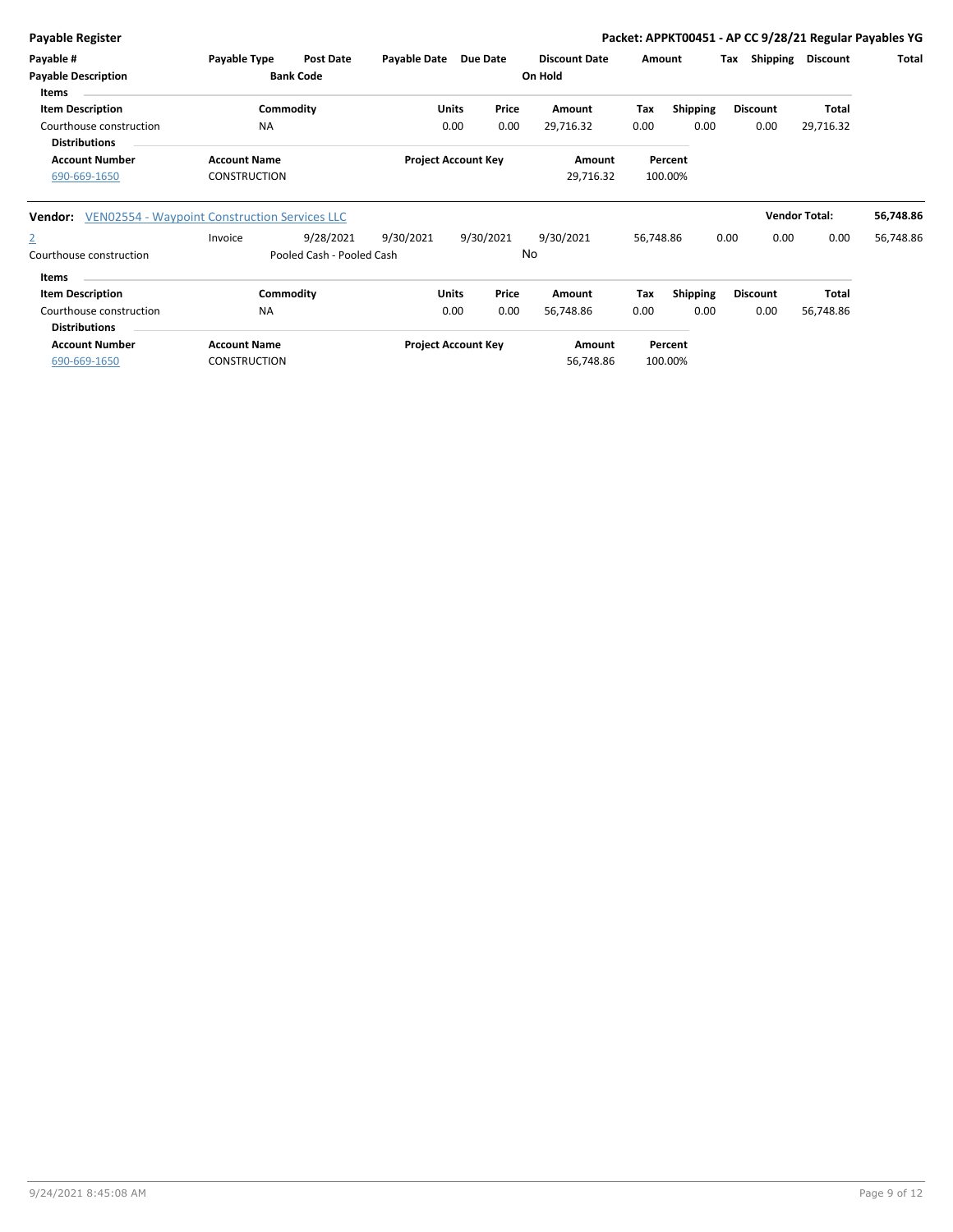## Payable Summary

| Type    | Count               | Gross      | Tax  | <b>Shipping</b> | <b>Discount</b> | <b>Total</b> | <b>Manual Payment</b> | <b>Balance</b> |
|---------|---------------------|------------|------|-----------------|-----------------|--------------|-----------------------|----------------|
| Invoice | 48                  | 762.423.36 | 0.00 | 17.46           | 0.00            | 762.440.82   | 0.00                  | 762.440.82     |
|         | <b>Grand Total:</b> | 762.423.36 | 0.00 | 17.46           | 0.00            | 762.440.82   | 0.00                  | 762.440.82     |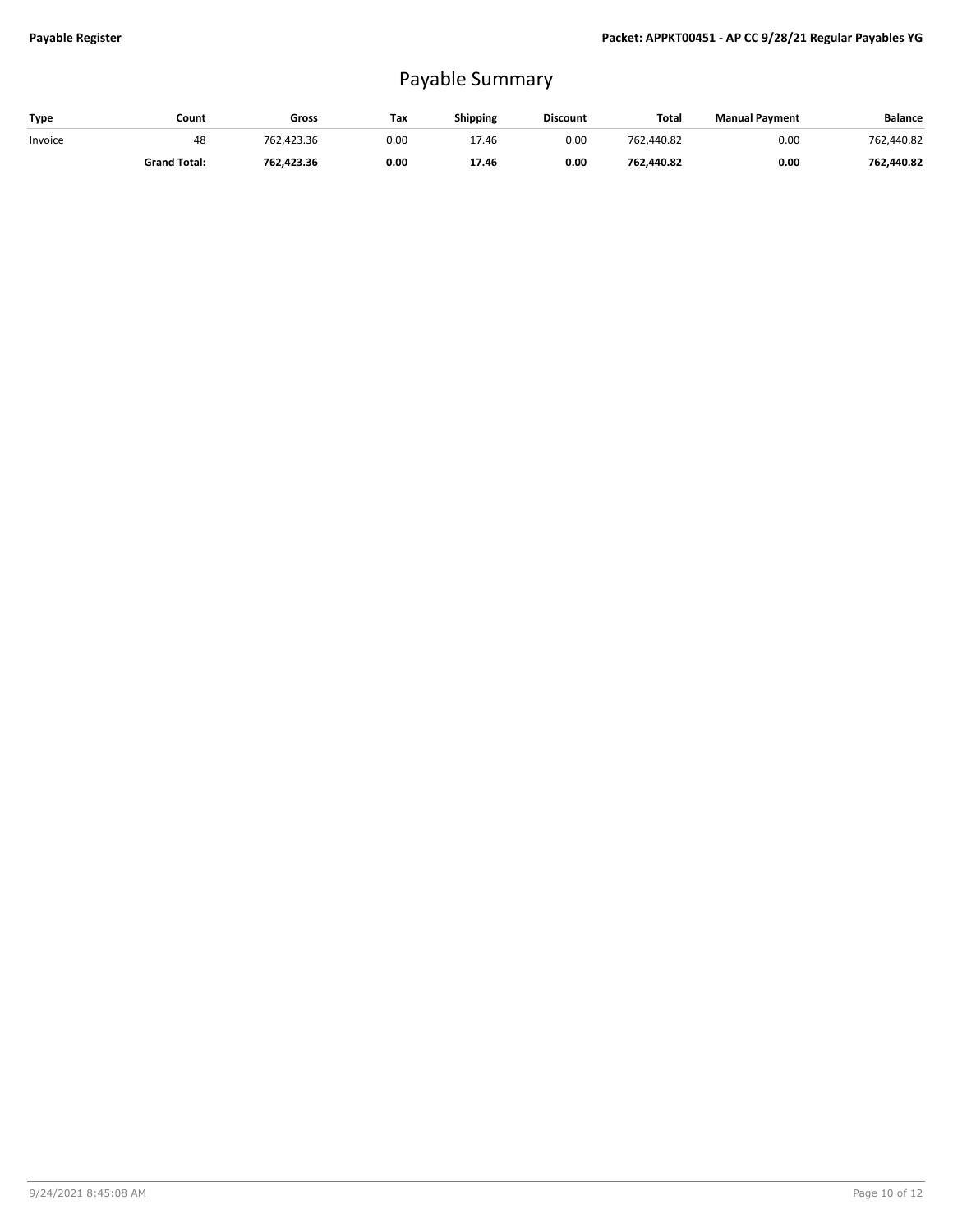### **Account Summary**

| <b>Account</b> | Name                           |        | Amount    |
|----------------|--------------------------------|--------|-----------|
| 100-409-2060   | UNEMPLOYMENT EXPENSE           |        | 538.79    |
| 100-410-4240   | <b>INDIGENT ATTORNEY FEES</b>  |        | 550.00    |
| 100-425-4660   | <b>AUTOPSIES</b>               |        | 776.25    |
| 100-435-4370   | <b>ATTORNEY FEES</b>           |        | 214.30    |
| 100-510-3110   | POSTAGE                        |        | 6,500.00  |
| 100-510-3150   | <b>COPIER RENTAL</b>           |        | 44.03     |
| 100-510-4400   | UTILITIES ELECTRICITY          |        | 303.71    |
| 100-511-4400   | UTILITIES ELECTRICITY          |        | 419.55    |
| 100-512-4400   | UTILITIES ELECTRICITY          |        | 80.64     |
| 100-513-3110   | <b>POSTAGE</b>                 |        | 3,500.00  |
| 100-513-4400   | UTILITIES ELECTRICITY          |        | 647.99    |
| 100-513-4410   | <b>UTILITIES GAS</b>           |        | 65.10     |
| 100-513-4500   | <b>R&amp;M BUILDING</b>        |        | 45.00     |
| 100-515-4400   | UTILITIES ELECTRICITY          |        | 427.10    |
| 100-516-4400   | UTILITIES ELECTRICITY          |        | 336.22    |
| 100-518-4400   | UTILITIES ELECTRICITY          |        | 679.16    |
| 100-518-4410   | UTILITIES GAS                  |        | 61.85     |
| 100-540-4170   | <b>EMS SERVICE</b>             |        | 61,666.67 |
| 100-540-4400   | UTILITIES ELECTRICITY          |        | 456.48    |
| 100-560-2060   | UNEMPLOYMENT EXPENSE           |        | $-320.00$ |
| 100-560-4210   | <b>INTERNET SERVICE</b>        |        | 149.08    |
| 100-560-4540   | <b>R &amp; M AUTOMOBILES</b>   |        | 47.00     |
| 100-640-4400   | UTILITIES ELECTRICITY          |        | 634.59    |
|                |                                | Total: | 77,823.51 |
| Account        | Name                           |        | Amount    |
| 122-478-4690   | <b>UNEXPENDED FUNDS</b>        |        | 11,835.35 |
|                |                                | Total: | 11,835.35 |
| Account        | Name                           |        | Amount    |
| 210-621-4400   | UTILITY ELECTRICITY            |        | 96.53     |
| 210-621-4580   | <b>R&amp;M MACHINERY PARTS</b> |        | 240.06    |
|                |                                | Total: | 336.59    |
|                |                                |        |           |
| Account        | Name                           |        | Amount    |
| 220-622-4580   | <b>R&amp;M MACHINERY PARTS</b> |        | 2,401.43  |
|                |                                | Total: | 2,401.43  |
| Account        | Name                           |        | Amount    |
| 240-624-4400   | UTILITY ELECTRICITY            |        | 215.09    |
| 240-624-4590   | R&M MACH. TIRES & TUBES        |        | 100.00    |
|                |                                | Total: | 315.09    |

| Account      | Name                    |        | Amount    |
|--------------|-------------------------|--------|-----------|
| 413-624-3440 | R&B MAT. ASPHALT/RD OIL |        | 14,490.00 |
|              |                         | Total: | 14,490.00 |

| Account      | Name                     |        | Amount     |
|--------------|--------------------------|--------|------------|
| 690-669-1650 | <b>CONSTRUCTION</b>      |        | 610,735.57 |
| 690-669-1680 | <b>MASONRY AND STONE</b> |        | 44,460.00  |
|              |                          | Total: | 655,195.57 |